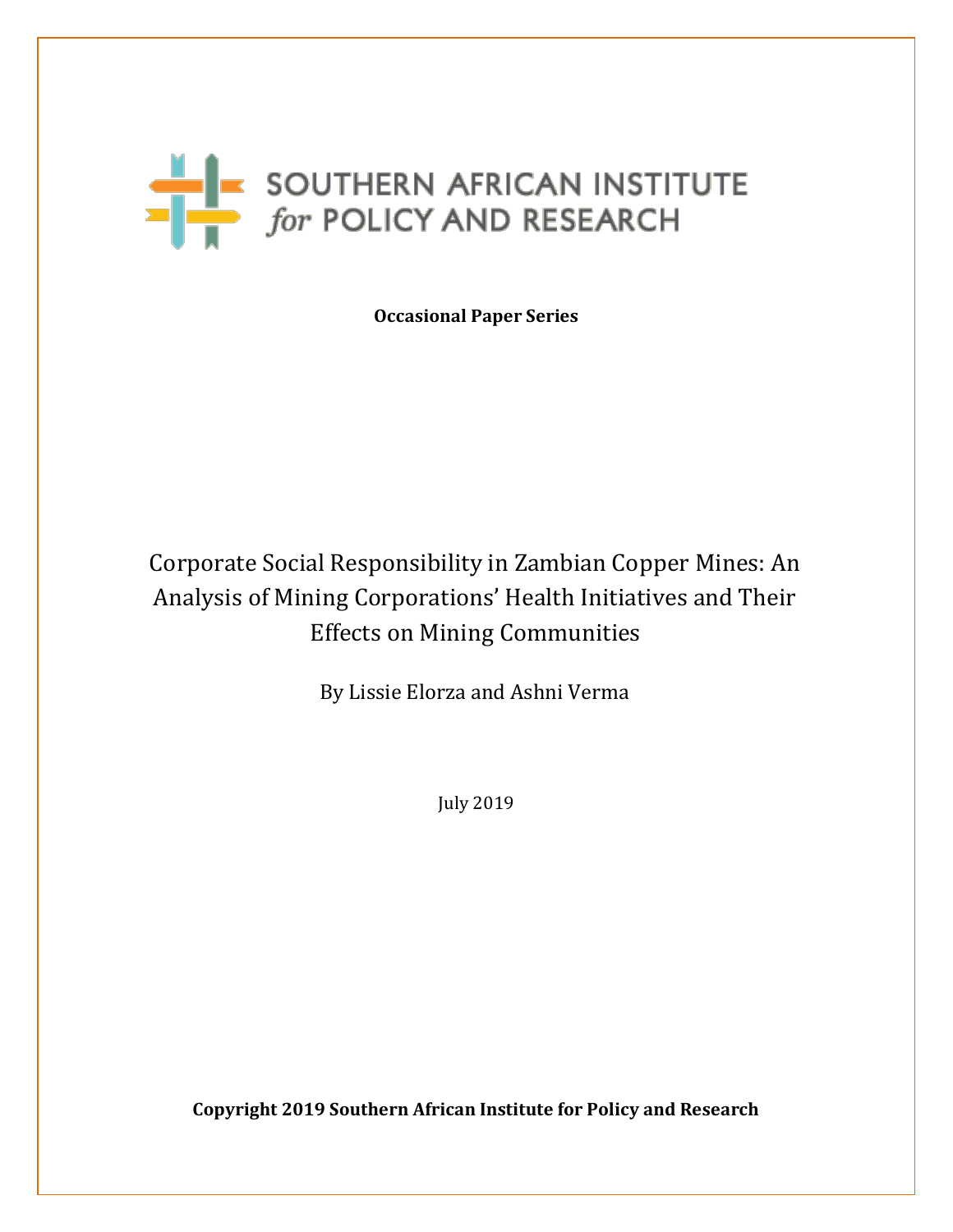# **Table of Contents**

| $\mathbf{I}$ . | A Brief History of Copper Mining in Zambia |                                                                       |  |  |  |
|----------------|--------------------------------------------|-----------------------------------------------------------------------|--|--|--|
| П.             | Human Health Consequences of Copper Mining |                                                                       |  |  |  |
|                |                                            |                                                                       |  |  |  |
|                |                                            |                                                                       |  |  |  |
| $\mathbf{I}$ . |                                            | Barriers to Implementing CSR Policy in Zambia                         |  |  |  |
|                |                                            | A. Multinational Corporations                                         |  |  |  |
|                |                                            | <b>B.</b> The Government                                              |  |  |  |
|                |                                            | C. Civil Society                                                      |  |  |  |
| II.            |                                            | The CSR Health Claims of Zambian Mining Companies Corporation Owners  |  |  |  |
|                |                                            | A. First Quantum Minerals                                             |  |  |  |
|                |                                            | B. Glencore                                                           |  |  |  |
|                |                                            | C. Barrick Gold                                                       |  |  |  |
|                |                                            | D. Vedanta                                                            |  |  |  |
|                |                                            |                                                                       |  |  |  |
| I.             |                                            | Analysis of CSR Health Policies                                       |  |  |  |
|                |                                            | A. First Quantum Minerals                                             |  |  |  |
|                |                                            | B. Glencore                                                           |  |  |  |
|                |                                            | C. Barrick Gold                                                       |  |  |  |
|                |                                            | D. Vedanta                                                            |  |  |  |
| II.            |                                            | <b>Common Themes Across CSR Policy Analysis</b>                       |  |  |  |
|                |                                            | A. Companies are not motivated to help communities                    |  |  |  |
|                |                                            | B. Zambian government is ineffective in enforcing CSR health programs |  |  |  |
|                |                                            | C. Civil society is unable to influence CSR policies                  |  |  |  |
| III.           |                                            | <b>Potential Solutions</b>                                            |  |  |  |
|                |                                            | A. Incorporation of Community Collaboration                           |  |  |  |
|                |                                            | B. Implementation of Government Oversight                             |  |  |  |
|                |                                            | C. Barriers to Proposed Solutions                                     |  |  |  |
|                |                                            |                                                                       |  |  |  |
|                |                                            |                                                                       |  |  |  |
|                |                                            |                                                                       |  |  |  |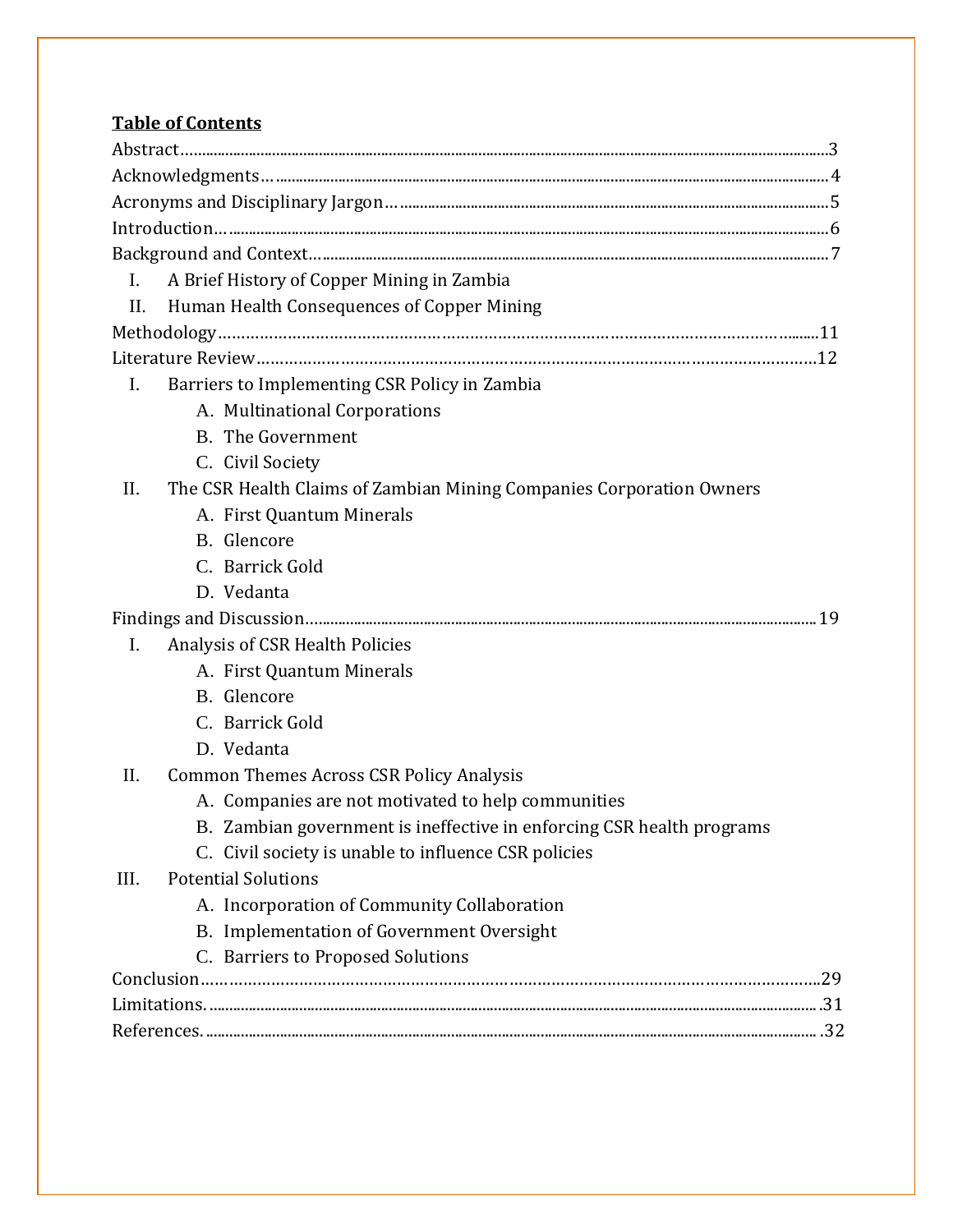#### <span id="page-2-0"></span>**Abstract**

This study evaluates four mining companies' corporate social responsibility (CSR) health claims in an effort to identify the key determinants of effective company policies such that they benefit Zambian mining communities. A desk-based literature review summarizes the health initiative claims of the international corporations, First Quantum Minerals, Glencore, Barrick Gold, and Vedanta. Collectively, these companies own the five dominant copperproducing mines in Zambia. This section also identifies the theoretical framework with which to understand the barriers key stakeholders face in implementing these corporate health policies.

Information gathered from these investigations and stakeholder interviews are used to assess the effectiveness corporations' claims and identify themes across the their policies. The findings indicate that companies are not motivated to help communities, the Zambian government is ineffective in enforcing CSR health programs, and that civil society is unable to influence CSR policies. These three issues act as significant barriers to implementing CSR health policies as they limit collaboration among these stakeholders and bring progress in these policies to a stand still. This paper identifies increasing community involvement in CSR policy development and stronger government oversight for regulate these policies as potential solutions to combat these aforementioned barriers.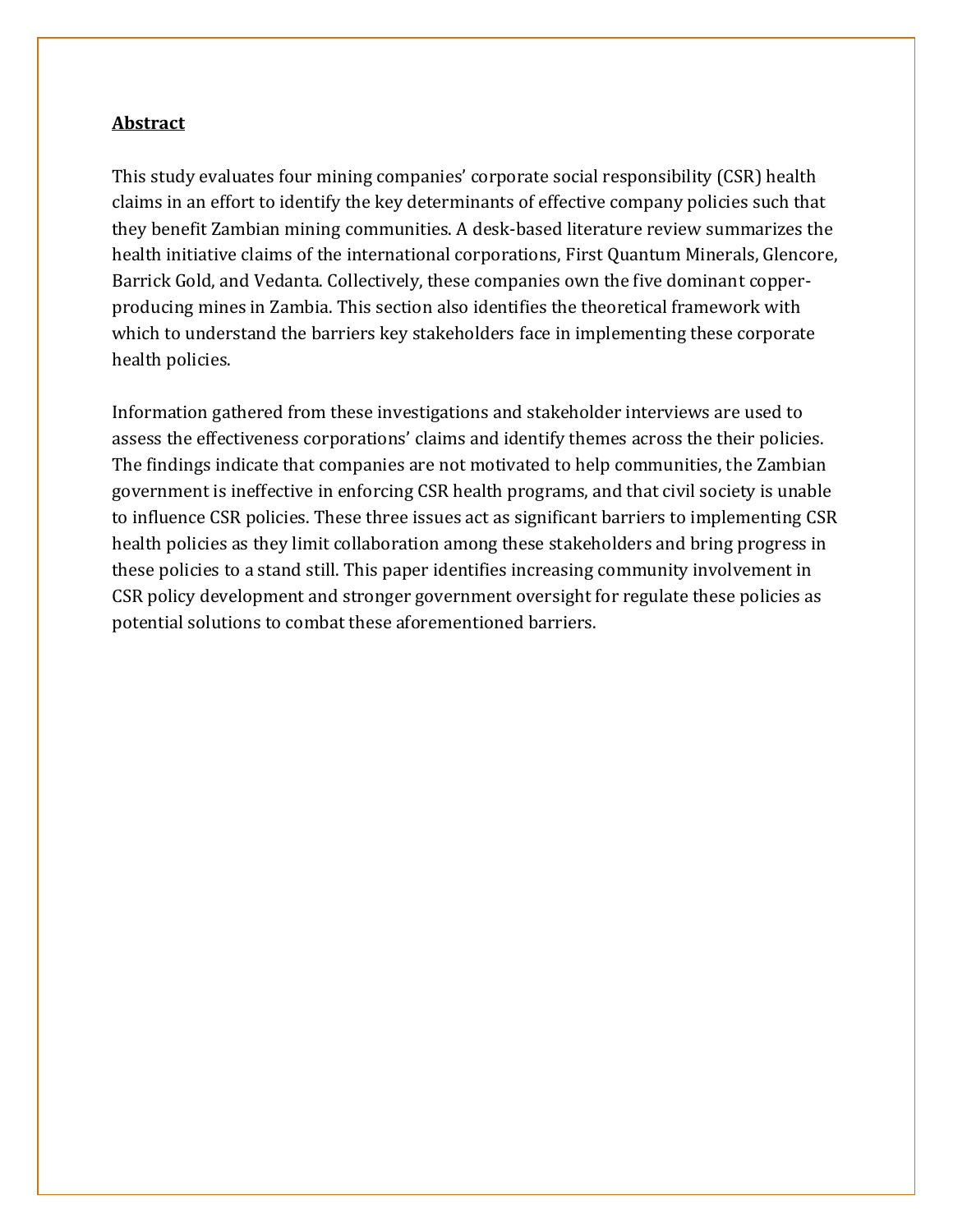## <span id="page-3-0"></span>**Acknowledgments**

This work would not have been possible without the help of our partner organizations, ActionAid Zambia, the Southern African Institute for Policy and Research (SAIPAR), and Cornell University. Thank you so much to everyone at these institutions who provided us with the resources, opportunities, and support to complete this research. Additionally, we would like to thank all of our stakeholder interviewees: Mr. Edward Lange (Southern African Resource Watch), Dr. Robert Zulu (Ministry of Health-- Copperbelt Provincial Health Director), the Chief Engineer of the Ministry of Mines, Precious Nkandu (ActionAid Zambia), Pauline Mundia (Association of Zambian Women in Mining), and Edmond Kangamungazi (Caritas Zambia).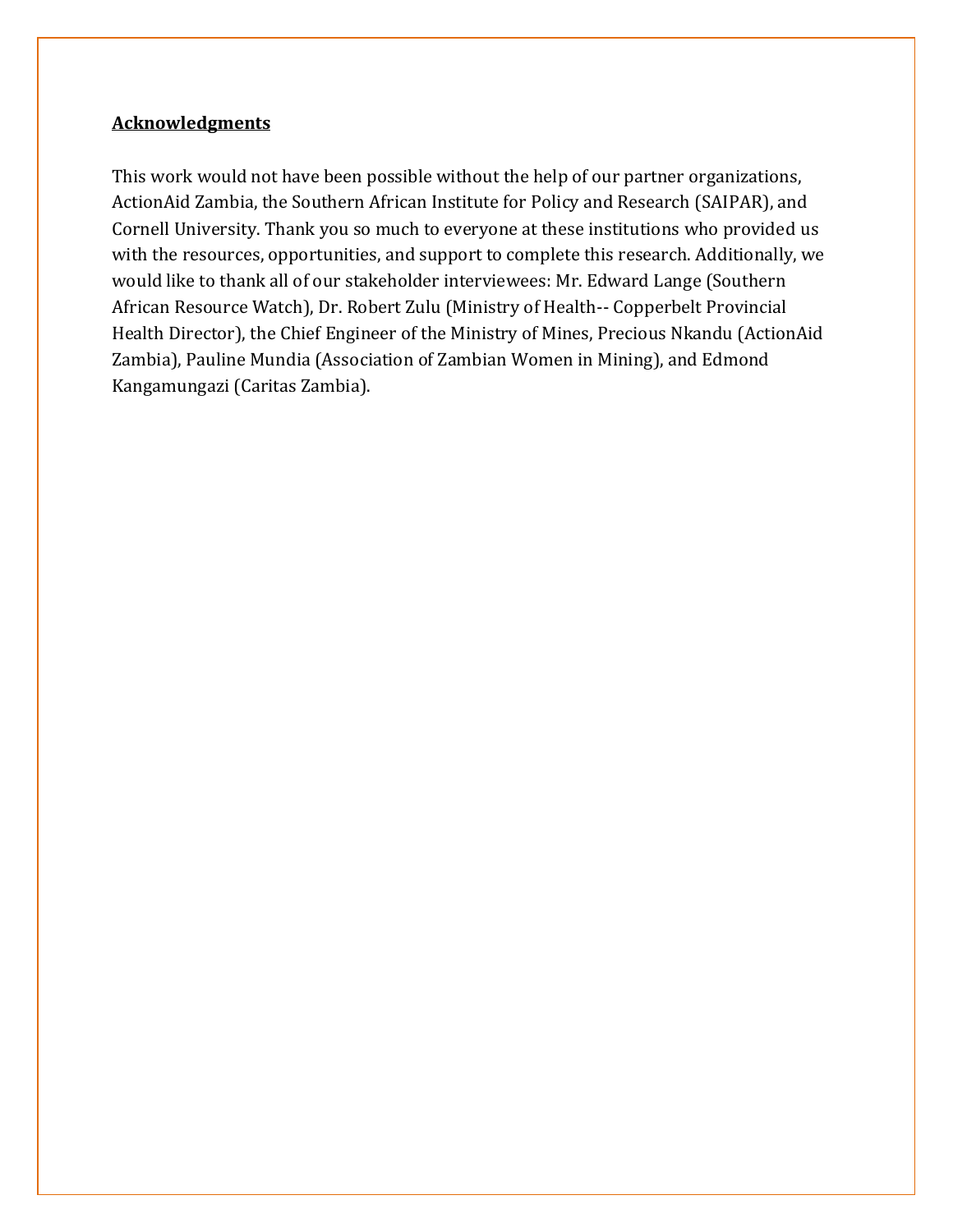# <span id="page-4-0"></span>**Acronyms and Disciplinary Jargon**

- BSAC = British South Africa Company
- CSO = Civil Society Organization
- CSR = Corporate Social Responsibility
- EITI = Extractive Industries Transparency Initiative
- FQM = First Quantum Minerals
- GDP = Gross Domestic Product
- GRZ = Government of the Republic of Zambia
- KCM = Konkola Copper Mines
- NGO = Non-governmental organization
- SO2 = Sulfur Dioxide
- UN = United Nations
- UNGC = United Nations Global Compact
- UNGP = United Nations Guiding Principles on Business and Human Rights
- ZCCM = Zambia Consolidated Copper Mines Limited
- ZCCM-IH = Zambia Consolidated Copper Mines Investment Holdings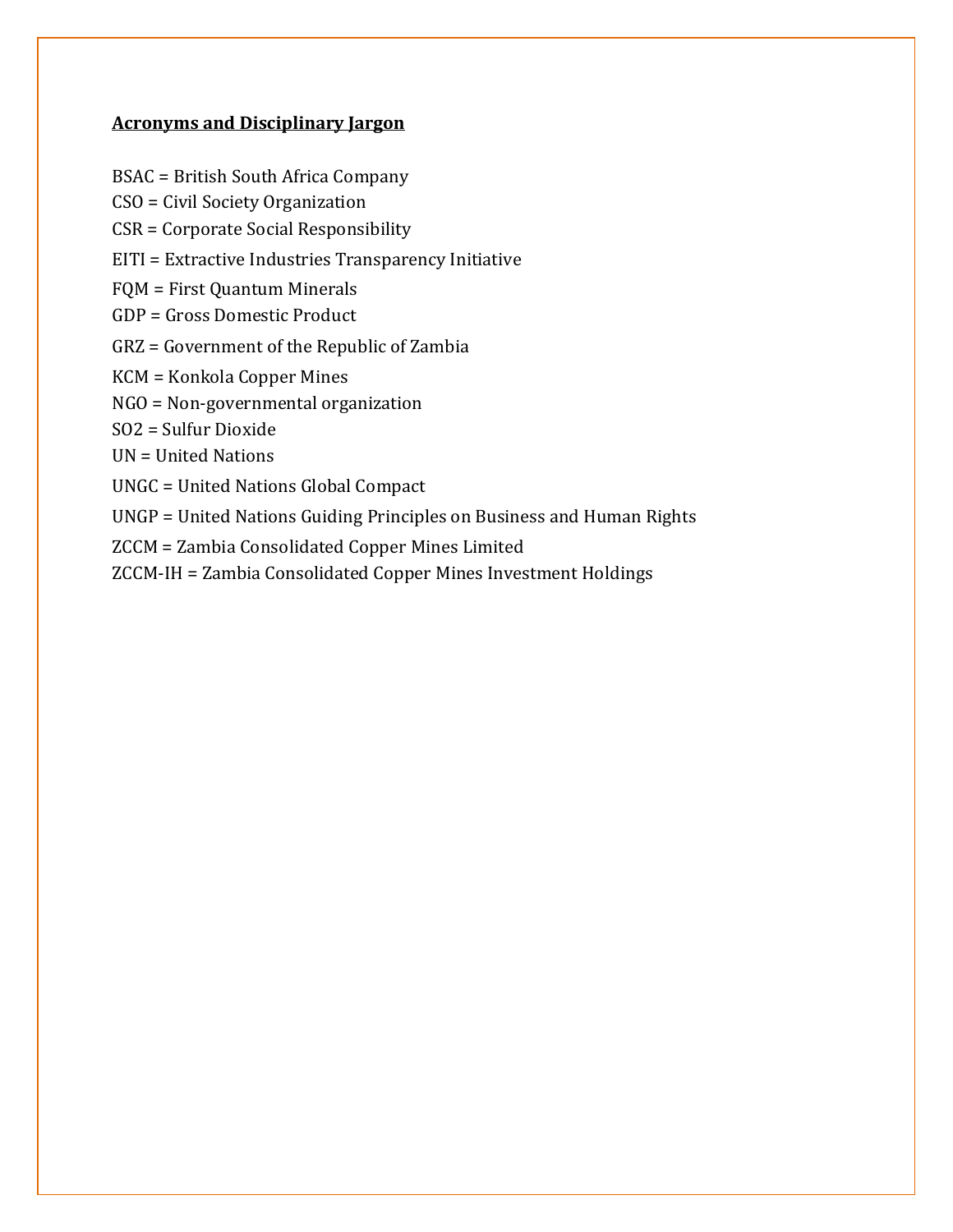#### <span id="page-5-0"></span>**Introduction**

Corporate social responsibility (CSR) is intended to keep multinational corporations accountable for their overall impact on people. Often times corporate entities cause unforeseeable consequences when producing the commodity that creates profit for them. Within copper mining operations, several of these inadvertent repercussions impact the health of people within surrounding copper mining communities. The destruction of agricultural land for mines and the emission of toxic chemicals cause a variety of health concerns for those surrounding mines. In Zambia there are also endemic health issues like HIV/AIDS and Malaria, which can be exacerbated by unhealthy environmental factors.

For this reason, it is essential for copper mines corporate social responsibility to encompass healthcare initiatives that address the human-felt ramifications the mines activities, as well as to support the overall health concerns of local community members. In Zambia, international corporations currently dominate the copper industry and its profits. This gives them the fiscal capability to ensure the proper implementation of health initiatives. However, because the government does not regulate any CSR and these international organizations have little pressure to respond to the negative impacts they have on community wellbeing, the copper mining communities in Zambia suffer.

Current literature on copper mining CSR often investigates corporate policies from an all-encompassing scope, analyzing the efficacy of every branch of a corporation's CSR policy. This study narrows the scope to specifically analyze CSR health initiatives and how they affect mining communities. Healthcare around Zambian copper mines is particularly crucial to investigate considering the adverse human health consequences of these operations and the general health issues already present in the region.

There is no agreed upon definition for CSR, as scholars have found that company programs differ too greatly across industries, countries, and legal frameworks. For the purposes of this study, health CSR will be defined as any initiatives that are meant to support the health of the people who coexist with the mines, both inside and around their gates. This paper focuses further on community healthcare CSR, emphasizing the healthcare strategies which serve, not only the employees of the corporations, but also the communities that surround the mines. In analyzing these community health resources, this paper seeks to determine how various stakeholders can contribute to the growth of these policies so that they are beneficial for local communities.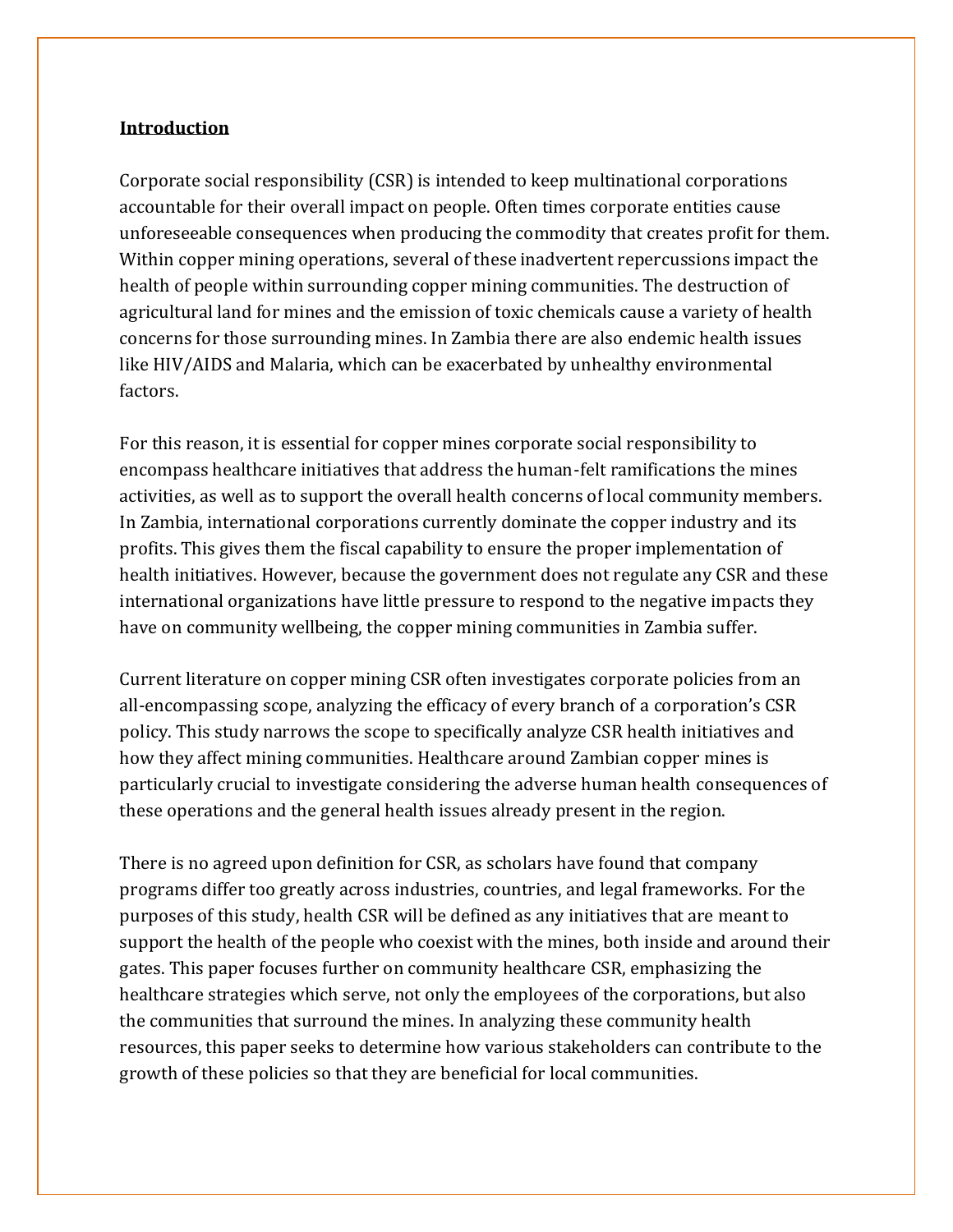#### <span id="page-6-0"></span>**Background and Context**

#### **I. A Brief History of Copper Mining in Zambia**

Copper mining in the Zambian Copperbelt Region dates back to pre-colonial rule, when people would mine copper ore to make into tools and use to trade for other goods and services (Parpart, 1983). During this time, mining operations were small and meant solely to benefit local communities; however, the British South Africa Company (BSAC), a government-sponsored monopoly that funded British colonial interests, established the Northern Rhodesian colony, present-day Zambia, in 1889 and started to build large-scale mines (Parpart, 1983). The BSAC established mining towns and opened the region to foreign investment (Parpart, 1983). In 1924, the British government took full control over the Northern Rhodesian colony. American and South African companies began to invest in mining initiatives in the Copperbelt, which led to a flourishing mining industry and economic growth for the colony (Sikamo, Mwanza, and Mweeba, 2016).

According to Sikamo et. al. (2016), when the Republic of Zambia gained independence in 1964, Zambian copper accounted for 12% of the international copper market. This study shows that, as a result of the high demand for copper during this period, Zambia averaged 5% gross domestic product (GDP) growth from 1964-1970 and was classified as a middle income country. Due to conflicts between the new government and the mining owners, the mining industry was nationalized in 1973, giving 51% of ownership of the mines to the government and significantly stunting the economic growth of the industry (Sikamo et. al., 2016). This percentage of publicly held mines continued to increase throughout the 1970s and was further consolidated under the umbrella of the Zambia Consolidated Copper Mines (ZCCM) in 1984 (Sikamo et. al., 2016). ZCCM used mining revenues to fund community development projects and acted as the main provider of health services by funding hospitals, clinics, and other healthcare initiatives, but without private-sector investment, ZCCM was unable to sustain their community services (Musasa 2010; Sikamo et. al., 2016). In the 1990s, increased inflation and unemployment lead to economic stagnation (Extractive Industries Transparency Initiative (EITI), 2018).

This economic downturn led to the majority of the industry becoming privatized around the year 2000 when Konkola Copper Mines (KCM) and Mopani Copper Mines, two of the biggest mines under the administration of ZCCM, were sold to major multinational corporations (Sikamo et. al., 2016). While the Zambian government still has shares in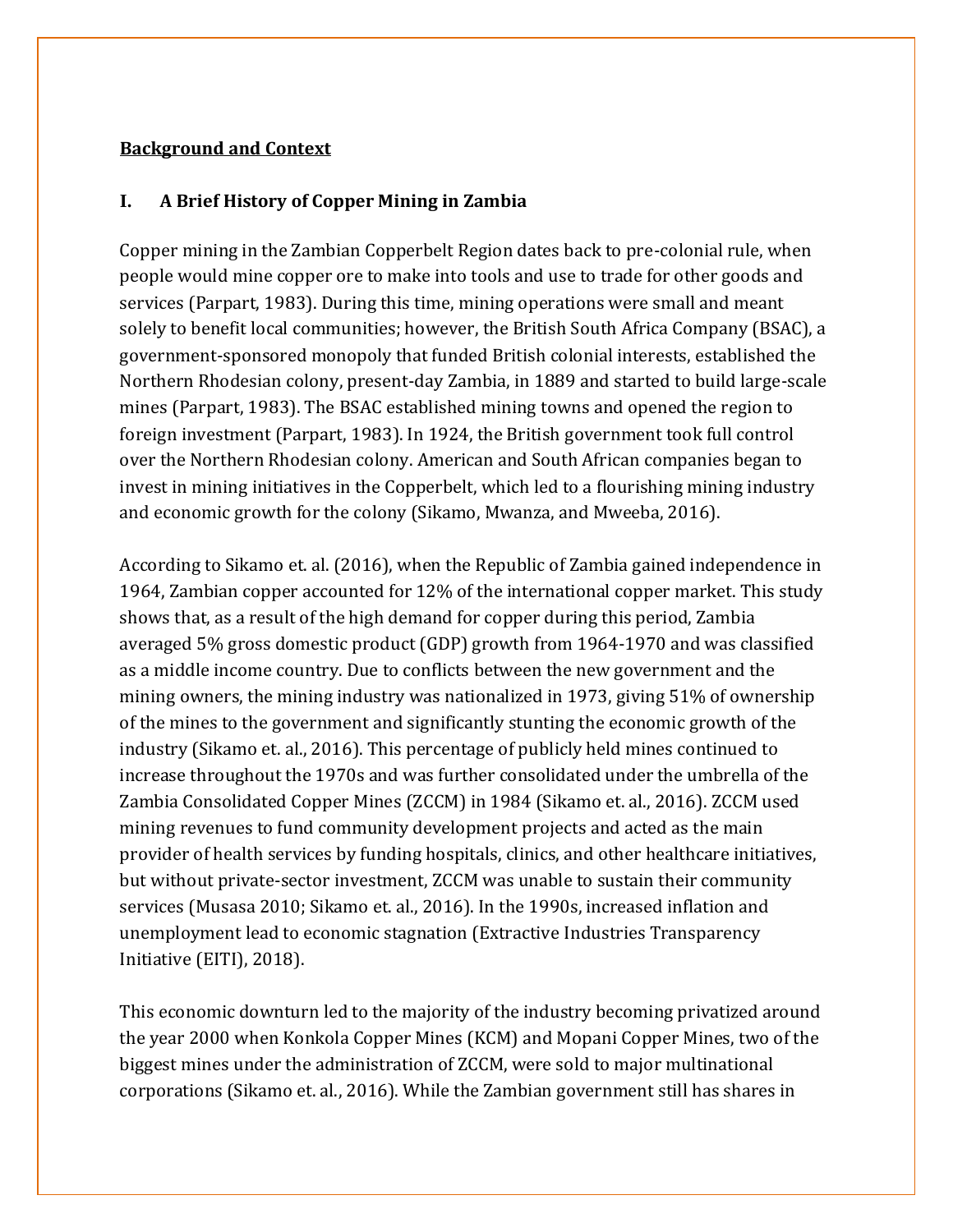some mines through ZCCM's Investment Holdings (ZCCM-IH), these corporations maintain majority ownership of most copper mines to this day (Chama 2019; Sikamo et. al., 2016). Privatization caused mass investments in the industry which, coupled with high international copper prices, sparked economic growth during the early 2000s (Sikamo et. al., 2016). Without government involvement in the mining industry, ZCCM projects were not sustainable, which led to the termination of vital social services in many mining communities (Musasa 2010).

As of the end of the 2016 fiscal year, "the mining sector remain[s] the country's major productive industry with very high contribution in exports and investment but progressively lower contribution in government revenues, GDP and employment" (EITI, 2018). The mining sector as a whole accounted for over 70% of Zambia's total export value, yet only accounts for 12% of Zambia's GDP ("How Can Zambia Benefit More from Mining?", 2016). Therefore, although the industry continues to be lucrative, the Zambian government and economy have been receiving a decreasing share of its revenues. In 2017, the Vice President of Zambia, Inonge Wina, stated that she "would like to see the contribution of the mining sector to increase from the current 12 percent to at least 40 percent of the GDP" (Namutowe, 2017).

Currently, copper production in Zambia is dominated by five mines, which are all majority owned by four international corporations. According to the table below, 84.6% of Zambian copper in 2018 was produced by five mines that are majority owned by four multinational corporations, First Quantum Minerals (FQM), Vedanta, Barrick Gold and Glencore. The remaining copper in Zambia was produced by six large-scale mines and several small-scale mines, several of which are also majority owned by corporations (Chama, 2019). As the majority of copper producing mines are owned by foreign companies, most of the profit from copper in Zambia is not going to the country itself, but rather the major corporations that control the industry.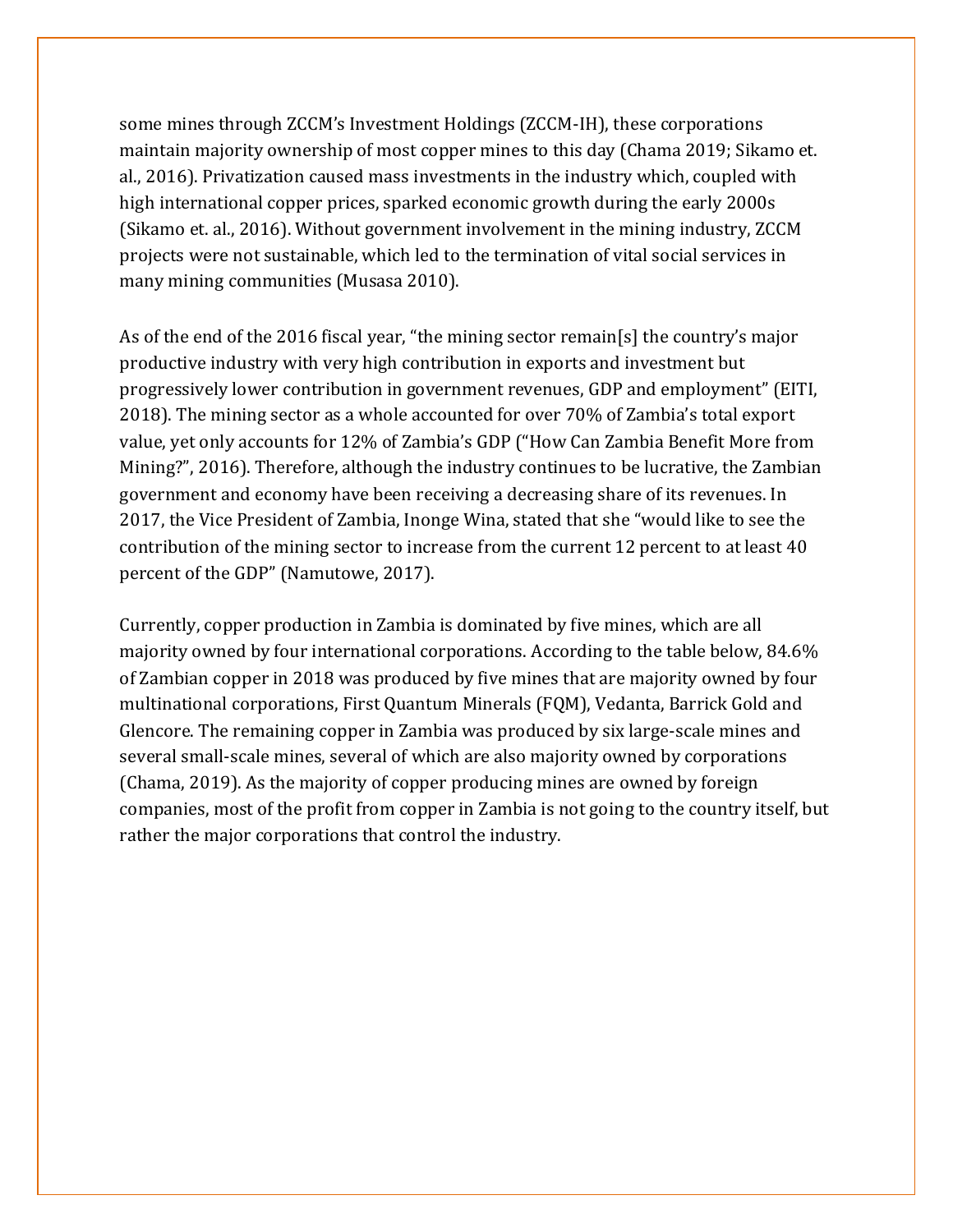| <b>Zambian Copper Mine</b>                                                | Owners, their percent<br>ownership and<br>Country                                                                                   | Zambian<br>Mine<br><b>Locations</b>                              | <b>Ownership of Zambian</b><br><b>Copper (percent of total</b><br>tons produced in 2018)* |  |  |
|---------------------------------------------------------------------------|-------------------------------------------------------------------------------------------------------------------------------------|------------------------------------------------------------------|-------------------------------------------------------------------------------------------|--|--|
| Kalumbila Minerals<br>Limited                                             | -First Quantum<br>Minerals-100%                                                                                                     | near Solwezi                                                     | 25.9%                                                                                     |  |  |
| Kansanshi Mining PLC                                                      | -First Quantum<br>Minerals: 80%<br>(Canada)<br>-ZCCM-IH: 20% (Zambia<br>and public shareholders)                                    | between Solwezi<br>and Chingola)                                 | 28.9%                                                                                     |  |  |
| Konkola Copper Mines PLC                                                  | -Vedanta: 79.4% (India)<br>-ZCCM-IH: 20.6% (Zambia<br>and public shareholders                                                       | Chililabombwe,<br>Chingola, Central<br>Province (near<br>Lusaka) | 10.8%                                                                                     |  |  |
| Lumwana Mining<br>Company<br>Limited                                      | -Barrick Gold: 100%<br>(Canada)                                                                                                     | near Solwezi                                                     | 11.8%                                                                                     |  |  |
| Mopani Copper Mines PLC                                                   | -Glencore: 73.1% (Britain<br>and Switzerland)<br>-First Quantum Minerals:<br>16.9% (Canada)<br>-ZCCM-IH: 10% (Zambia<br>and public) | Mufulira                                                         | 7.2%                                                                                      |  |  |
| Total percent of Zambian<br>copper produced by these<br>companies in 2018 |                                                                                                                                     |                                                                  | 84.6%                                                                                     |  |  |

Table One: The 2018 Major Copper Producers in Zambia and Their Owners (Chama, 2019; "Kansanshi", n.d.; "Lumwana", n.d.; "Mopani Copper Mines PLC", n.d.; "Sentinel", n.d.; "Shareholding", n.d.; )

\*These percentages were calculated from Chamber of Mines Website (Chama, 2019), which offered the metric tonnes calculation for copper production in 2018. They have been converted to percentages of total copper production for the year.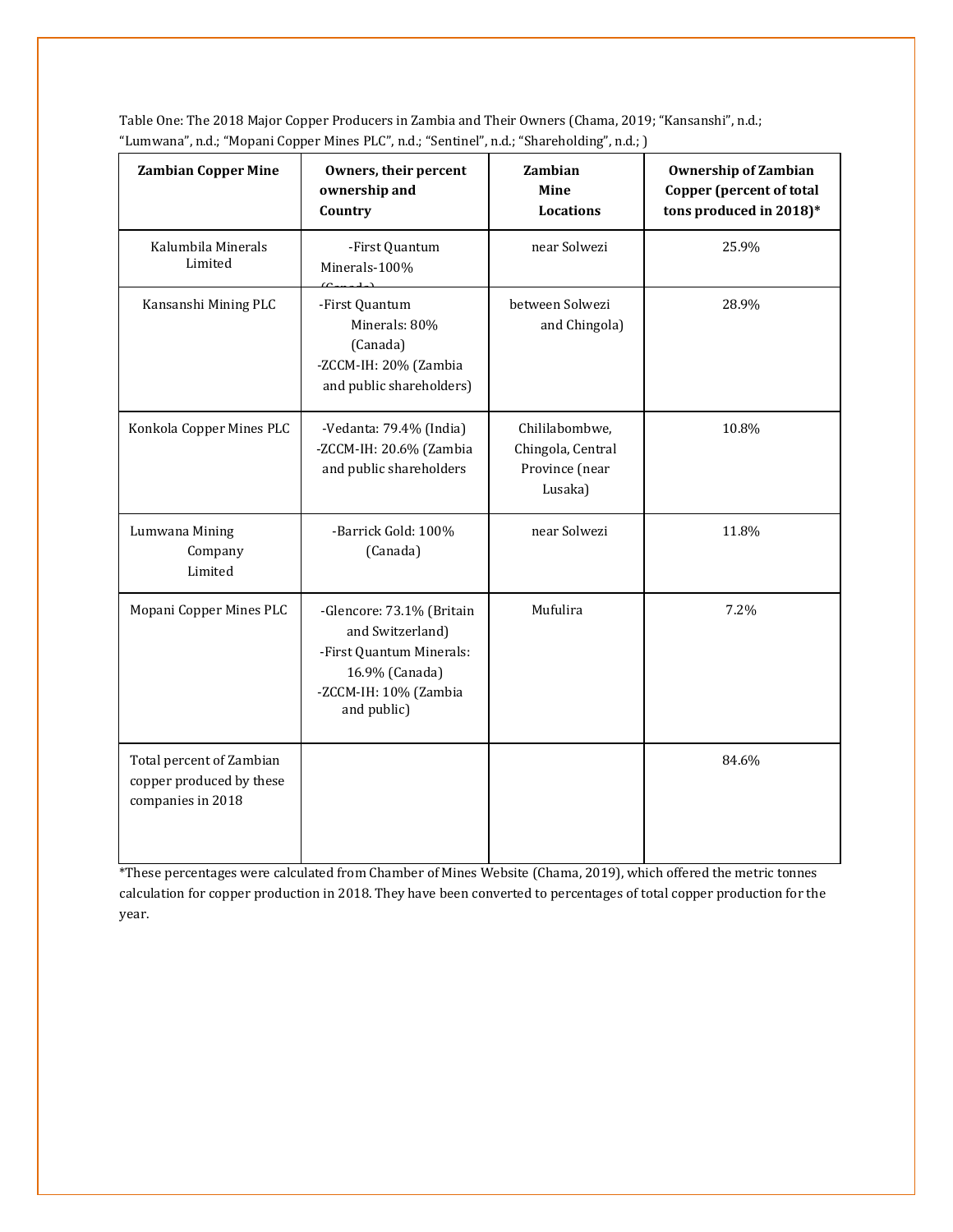#### **II. Human Health Consequences of Copper Mining**

Copper mining operations have many implications on human health and livelihood for their surrounding mining communities. The copper mining process includes the usage and production of chemicals and the excess of these substances are released into the surrounding environment. A study by Lindahl (2014) stated that one of the major emissions that is linked to health issues is sulfur dioxide (SO2) which is emitted from mines into the atmosphere. SO2 emitted from the mines and smelters has been linked to asthma, bronchitis, and other respiratory issues (Lindahl, 2014). Mines also cause other forms of environmental pollution which contaminate the natural resources that surrounding communities require to live. Minerals, such as lead and arsenic, have polluted rivers and the local water supply, which in turn contaminates the soil and crops (Feeney 2001).

As new operations open up across the region, these environmental impacts worsen. The lands that the mines operate on are destroyed, and the surrounding areas are also degraded (Lindahl 2014). This results in escalating consequences for local mining communities. For example, due to the strain on resources caused by increased mining operations, people have been forced to move from their homes into resettlement communities, depriving them of their land and traditional livelihoods (Lindahl, 2014; Jakobsson, 2019). This has negatively impacted the socio-economic status of several communities, as many people rely on subsistence agriculture and informal work on their land for income (Mususa, 2010). Because so many have lost their primary sources of income, people in these mining communities are left to starve (ActionAid Zambia, 2018). Certain groups among these communities are disproportionately affected by these issues. The depletion of safe resources and the failing health of communities weighs especially heavily on womens' time and energy. For example, women must walk long distances and spend more time and energy to find clean drinking water for their families (ActionAid Zambia, 2018). Finally, the burden of care work in Zambia also traditionally falls on women (Lwando, 2013). With increasing health issues in these communities, women are also more frequently called upon to care for sick family members (Lwando, 2013).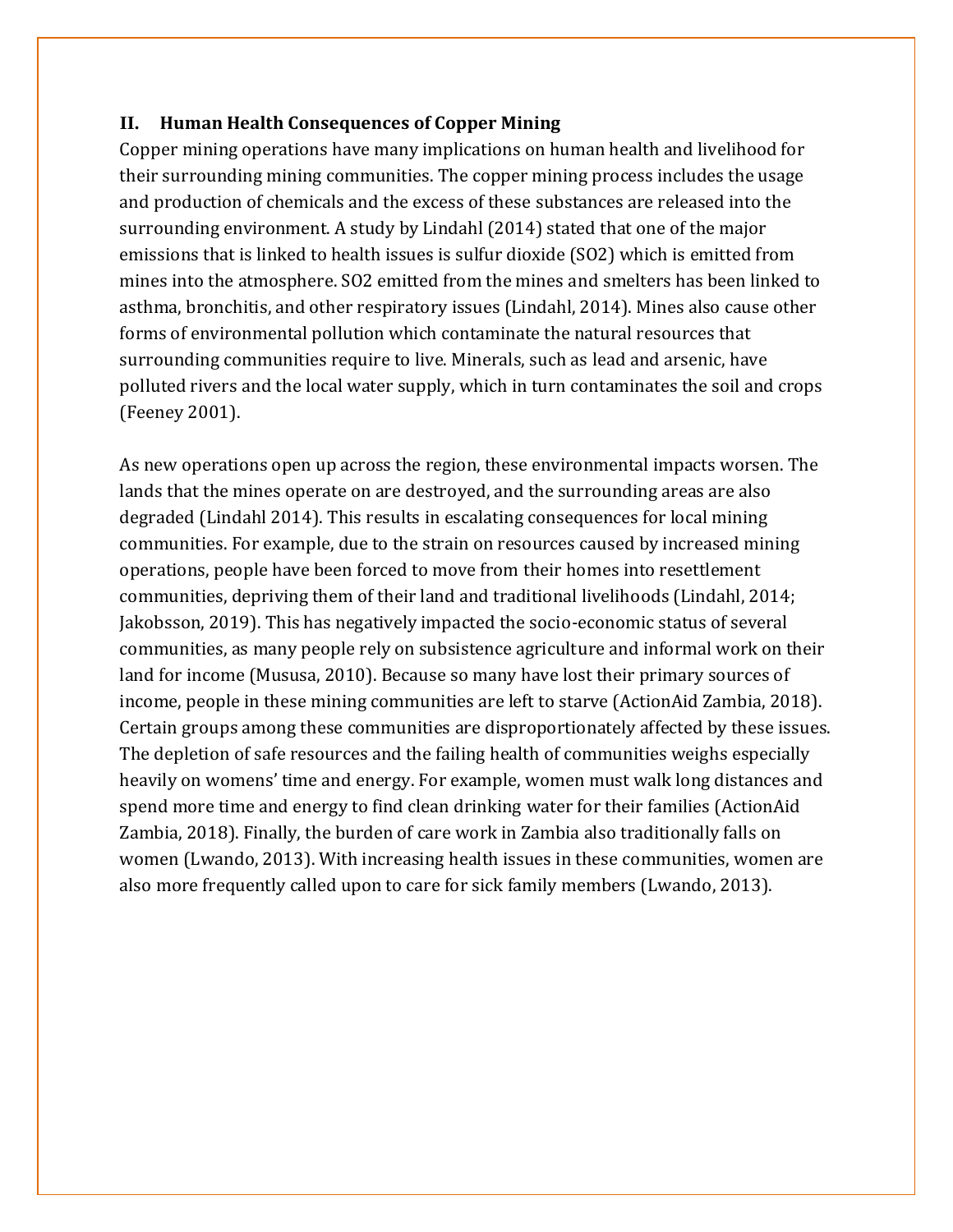Despite the effects of copper mining on human health, most rural mining communities do not have adequate access to healthcare. As previously mentioned, the Zambian government provided many health services to mining communities before privatization, but after selling the mines, ZCCM ceased to provide these services and left a significant gap in community access to such services (Musasa, 2010). Recent consultations with mining communities establishes that many clinics existing today do not have the medications or personnel required to treat illnesses which may arise because of environmental degradation, a lack of income, and food insecurity (ActionAid Zambia, 2018). Thus, those who are most vulnerable to contracting diseases also lack adequate healthcare access and often face long-term health consequences.

In response to growing concerns over the human health consequences of copper mining, the corporations which own these mining operations have released their own policies which aim to alleviate the burden of some local health concerns. Many of these CSR programs claim to directly address health concerns by building clinics and hospitals, along with prevention care initiatives. However, these schemes have come under criticism from affected communities and civil society organizations, who claim that the corporate policies are either never implemented, or that they are wrongly implemented without the consultation of community leaders (ActionAid Zambia, 2018).

#### **Methodology**

This paper consists primarily of a literature review and a findings section. The literature review consists of two parts. The first part uses self-disclosed data and reports from the four multinational corporations that own the five main producers of copper to identify and summarize their CSR claims as they relate to healthcare. The second part of the literature review provides a theoretical analysis of the limitations in creating effective CSR policy. This section uses scholarly arguments from existing academic literature to identify the barriers that relevant stakeholders face in implementing these CSR health policies.

The findings section is comprised of qualitative interviews and investigative reports which evaluate the CSR claims detailed in the literature review. Semi-structured interviews were conducted with members of government and civil society organizations in order to provide a multifaceted perspective on CSR policy effectiveness. The questions asked were catered to their areas of expertise within the context of mining companies' CSR policies. All interviewees were given the option of anonymity. Combined with prior reports on CSR in Zambian copper mines, the information gathered from interviews is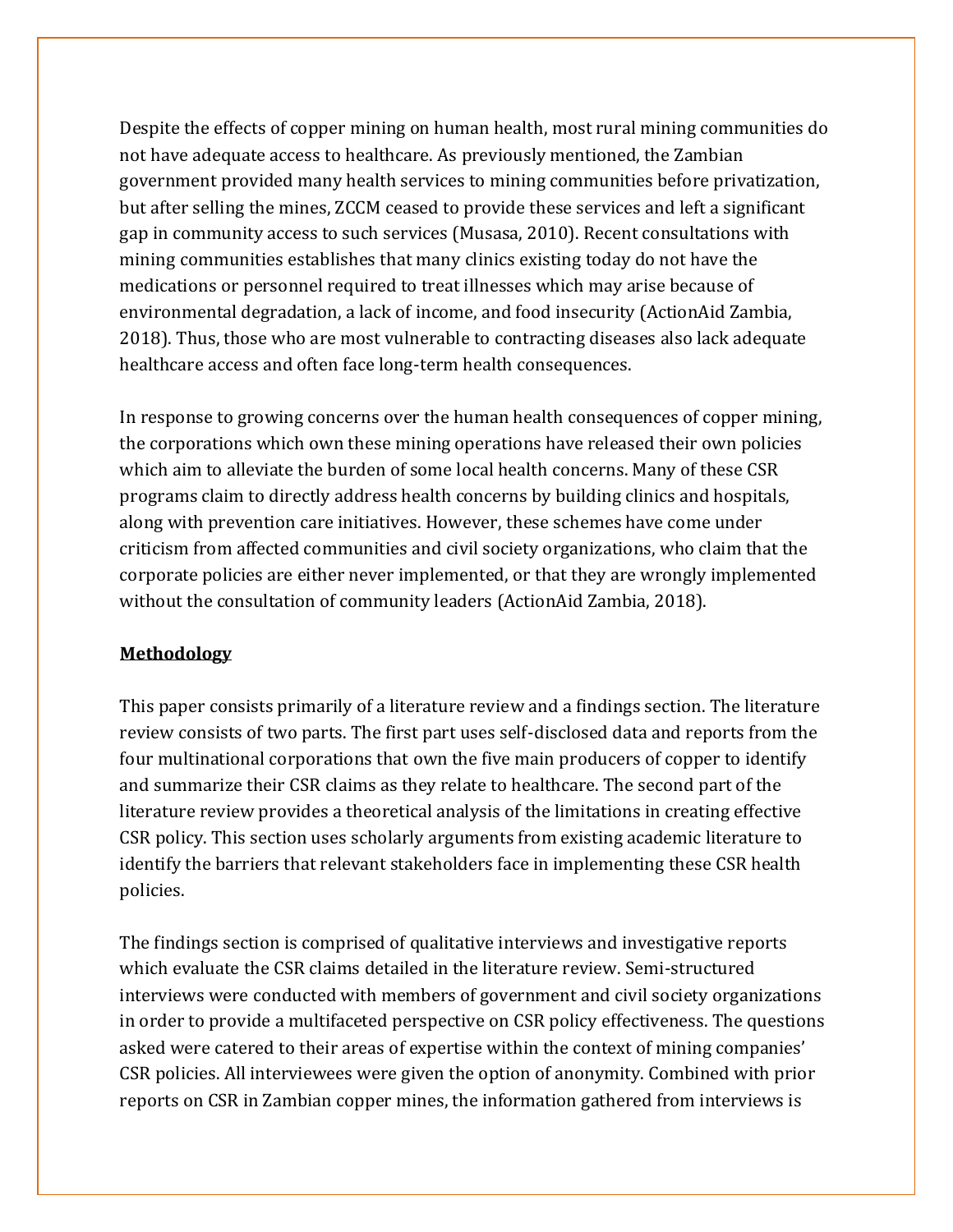used to compare the claims the corporations have made about their health programs and the actual realities that communities face. Based on these findings, recommendations were made with the intent of improving companies' healthcare CSR programs.

# **Literature Review**

#### **I. The CSR Health Claims of Zambian Mining Companies Corporation Owners**

First Quantum Minerals, Glencore, Barrick Gold and Vedanta are the four multinational organizations that own the five mines that produce the most copper in Zambia. On their websites and in their reports they all claim to have some form of CSR. These companies often refer to these initiatives as "Corporate Responsibility" or "Sustainability". Some additionally consider their Occupational Health and Safety policies to be part of their CSR strategy. Overall, it seems as though there is no one cohesive definition that these companies utilize, yet there is a good amount of overlap in the types of initiatives that these companies support. Namely, they claim to fund or operate clinics, HIV/AIDS prevention and treatment, and Malaria prevention and treatment. In this section there is a summary of data collected from these international companies websites and their reports which provide insight into the health initiatives they declare.

#### **A. First Quantum Minerals**

First Quantum Minerals, which fully owns Kalumbila Mines and majority owns Kansanshi Mine, offers many health initiatives that are intended to serve their surrounding mining communities. According to FQM's Sustainability Report, there are four clinics that serve mining employees and their dependants including Kansanshi Mine Clinic serving 20,000 people, Mary Begg Community Clinic serving 1,500 employes and other community members within a population of half a million people (FQM, 2016). In this report there is no mention of the names or any information on the two other clinics FQM claims to operate. These clinics run on a fee-for-service basis; however, Gertrude Musunka, the Health Programs and Projects Advisor for FQM, claims that the fees are a quarter of what people in the capital city pay, meaning that these medical services are not too expensive and that many people can afford these services (FQM, 2016).

FQM also focus on HIV awareness and prevention in Solwezi, which is near Kansanshi mine. FQM states that their HIV initiatives include: workplace training sessions on HIV prevention, mobile testing and treatment units which regularly visit local communities, free condoms in work-site washrooms and medication for HIV-positive employees (FQM, 2016). They claim to focus on changing social attitudes through a program called "One Man Can" which educates male employees on how to recognize behaviors that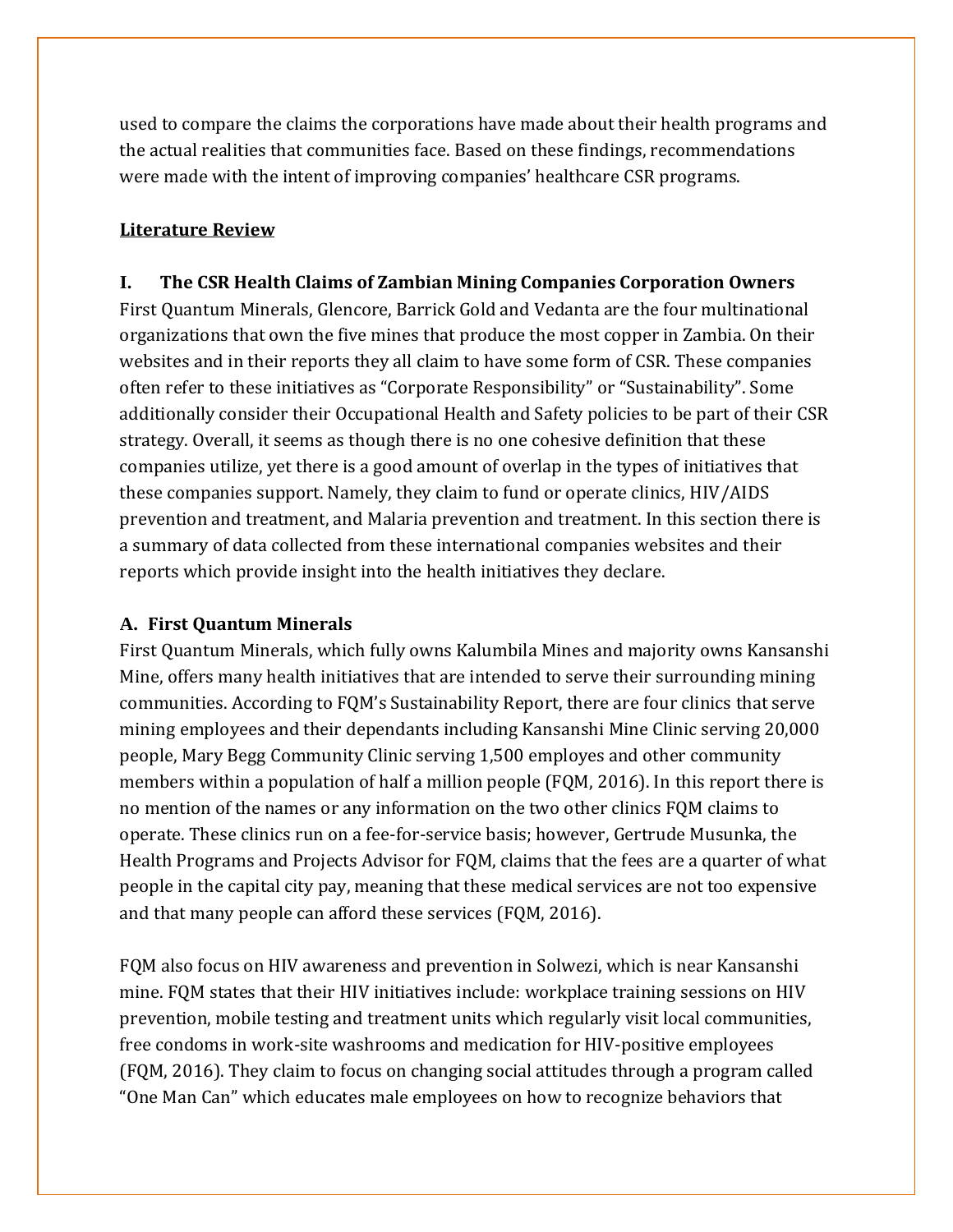may lead to HIV including "multiple concurrent partnerships, mobile lifestyles and the use of alcohol," (FQM, 2016, p. 13). Another program which follows a behavioralchange model targets women who are predisposed to HIV due to "low social status, or a lack of assertiveness and effective negotiating skills, " (FQM, 2016, p. 13).

FQM claims to also offer clinic services for malaria prevention and management, maintaining that they sponsor malaria management and treatment research for the District Health Management Team and Tropical Diseases Research Centre (FQM, 2016). The FQM Sustainability Report also states that they organize insecticide spraying in people's homes and monitor the effectiveness of these efforts (FQM, 2016). Additionally, they identify a focus on "education and sensitization," and say that at their Trident mine they spend \$300,000 annually on Malaria prevention (FQM, 2016, p. 14-15). Overall, FQM reports that in the 2014-2015 fiscal year they spent \$12.5 million on health-related programs in Zambia (FQM, 2016).

#### **B. Glencore**

Glencore, which majority owns Mopani Copper Mines, also has a sustainability report in which they outline their workplace health and safety strategic priorities for 2015-2020 . This report discloses that there have already been eight deaths at Glencore owned operations during 2019, six of which occurred at Mopani copper mine in Zambia (Glencore, 2018). As a result, Glencore has closed Mopani's underground operations while they review the reason for these fatalities (Glencore, 2018).

Overall, Glencore has three steps to tackling health concerns in local communities including assessing, monitoring and controlling community health risks, ensuring that their employees are capable to work, and contributing to the wellbeing of the community (Glencore, 2018). In a promotional video on their website, Glencore states they have seven clinics, five first aid centers and two hospitals surrounding their mines in Zambia ("Health Programmes in Mopani, Zambia", n.d.). To address HIV/AIDS, Glencore claims that they offer testing, and that they increase access to antiretroviral treatment and HIV care ("Health Programmes in Mopani, Zambia", n.d.). Overall, they take credit for helping to reduce the HIV mortality levels from 4.3 to 0.4 % and the mother to baby transmission rate from 36% to less than 1% ("Health Programmes in Mopani, Zambia", n.d.). They also state that they sponsor two cervical cancer screening centers ("Health Programmes in Mopani, Zambia", n.d.). To combat Malaria they cite two methods of control: indoor residual spraying for households and wetland maintenance ("Health Programmes in Mopani, Zambia", n.d.). These methods have supposedly contributed to the reduction of Malaria cases from 216 to 21.37 per 1000 people ("Health Programmes in Mopani,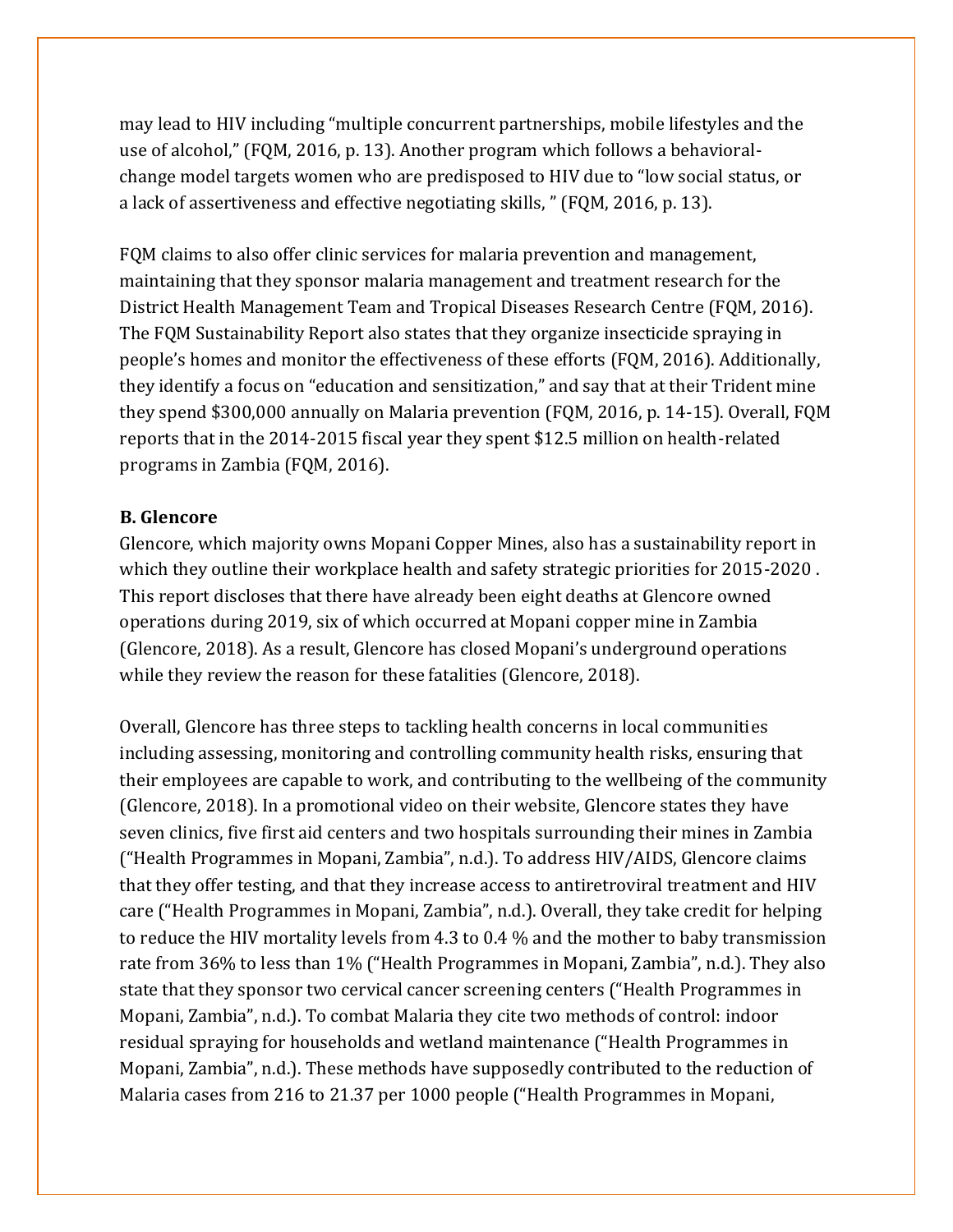Zambia", n.d.).

## **C. Barrick Gold**

Barrick Gold, which fully owns Lumwana Mines, has an Occupational Health and Safety Policy. This document includes policies that meet all host country regulations, maintaining an Occupational Health & Safety management system and promoting a safe workplace through providing information, education and supervision. According to this statement these policies are applied and enforced in every one of Barrick Gold operated workplaces, including every mine they own. Their human rights policy also reiterates this focus, stating "nothing is more important than the safety, health and well-being of our workers and their families" (Barrick Gold, 2018, p. 60).

In the Technical Report for Lumwana mines, HIV/AIDS and Malaria are referenced as threats to maintaining a skilled workforce (Barrick Gold, 2014). "Allowances have been made to cover the costs associated with the health and training of the workforce," (Barrick Gold, 2014, p. 20-4). The report does not specify the extent of these allowances. This document also states that the company will continue to implement HIV/AIDS prevention and education policies for employees (Barrick Gold, 2014). While the report mentions one program, the Lumwana Community Aids Task Force, which works to educate all employees and local community members on the HIV/AIDS pandemic, there is no specific information given on the program or its implementation (Barrick Gold, 2014).

# **D. Vedanta**

Vedanta Resources, which fully owns Konkola Copper Mines, maintains a Corporate Social Responsibility page on their website which outlines their general health care practices as well as the Konkola specific initiatives. Vedanta lists their health initiatives within their Corporate Social Responsibility Policy listing the following: Vedanta Hospital, Mobile Health Units, Community Medical Centre, Specialized Health Camps, Drinking Water Projects, Household Sanitation and Drug De-addiction ("Vedanta Limited, 2017). There is no further context for how each of these programs are run and how they function in each Vedanta subsidiary.

On the Vedanta CSR page for KCM, the company claims that it operates two hospitals and fourteen clinics, ("Corporate Social Responsibility-KCM", n.d.). However, the CSR page on KCM's website, claims to have two hospitals and eight clinics ("Corporate Social Investments, n.d.). A representative from Vedanta clarified that the former figure is correct and claimed that the KCM website was outdated. They claim that they offer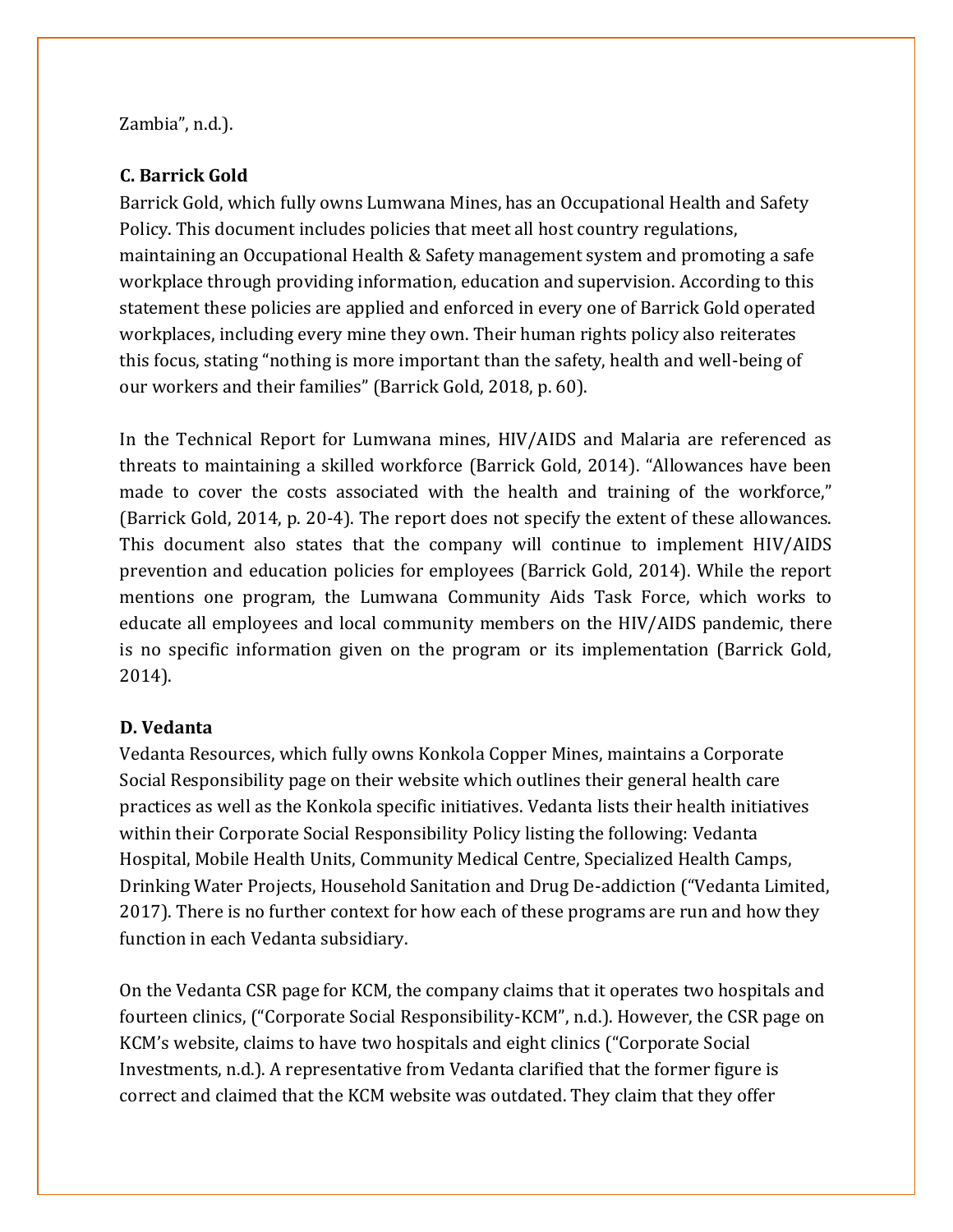antiretroviral treatment to over 3,000 people for HIV/AIDS, of which 500 receive nutritional supplements ("Corporate Social Responsibility-KCM", n.d.). They also claim to have 200 counselors and peer educators to provide support ("Corporate Social Responsibility-KCM", n.d.). It is unclear if this free treatment is for surrounding communities or just employees of KCM.

Rollback Malaria is another health initiative they publicize ("Corporate Social Responsibility-KCM", n.d.). This program includes indoor residual spraying, which reportedly covers over 40,000 households annually ("Corporate Social Responsibility-KCM", n.d.). KCM asserts that the company has helped reduced the malaria incidences from over 100 per 1,000 in 2000 to 68 per 1,000 ("Corporate Social Responsibility-KCM", n.d.). KCM also claims to provide diabetic eye care to 2,000 patients throughout the Copperbelt, saying that they have also provided eye-glasses to 2,500 individuals ("Corporate Social Responsibility-KCM", n.d.). KCM does not offer any clarification regarding when or how these measurements were taken. On KCM's individual website they also mention "occupational health monitoring" which includes regular health checkups for diseases such as malaria, tuberculosis and HIV/AIDS ("Corporate Social Investments", n.d.).

# **II. Barriers to Implementing CSR Policy in Zambia**

Scholars have identified various barriers to implementing CSR policies, both in low- and middle-income countries at large and in Zambia specifically. These barriers can be attributed to conflicting interests within multinational corporations. The inability of the state to oversee all activities within mines and mining communities results in a lack of collaboration between communities and companies. The unequal power dynamics which exist between corporations, the state, and civil society may contribute to unequal implementation of CSR policy (Phiri, Mantzari, and Gleadle, 2019) This multi-stakeholder approach serves as a framework for analysis through the identification of stakeholder roles and the associated barriers to implementing CSR policies.

# **A. Multinational Corporations**

Conflicting interests of corporations often negatively impact the efficacy of their CSR programs. As Mayondi (2014) recognizes, the highest priority for a corporation is its profits. While social, legal, or philanthropic interests may partially dictate corporate decisions, economic interests will always take precedence. Given this, there may be little incentive for corporations to invest in CSR as it could ultimately cut into their profits (Mayondi, 2014). However, some scholars have argued that implementing CSR programs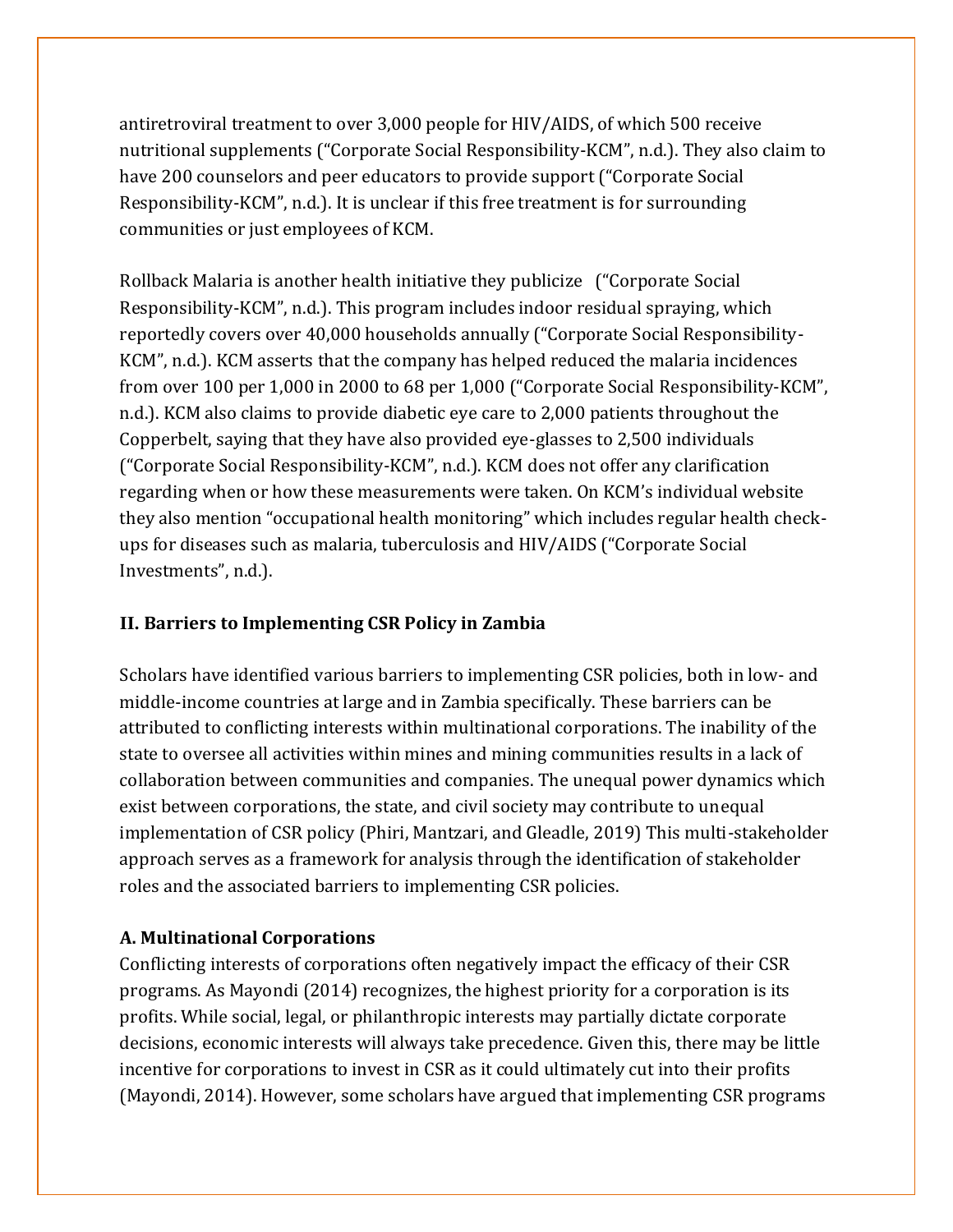has a positive effect on company profits. Social programs can attract both customers and investors who prefer companies with positive social reputations (Wirth, Kulczycka, Hausner, and Koński, 2016). As Wirth et. al. (2016) argue, this incentivizes companies to use CSR programs as public relations tools. By investing in social benefit projects, corporations attract more business and subsequently increase profits. (Mayondi, 2014). Additionally, market pressure and consumer oversight acts as a necessary motivators for businesses to successfully implement their CSR policies (Mori Jr., 2018). Theoretically, a corporation can be motivated and held accountable by its investors to provide for local communities.

While a corporation can be effectively motivated by its investors to create CSR policies, the programs they develop are often designed to appeal mostly to its consumer and investor bases. Therefore, policies the company ultimately develops may only address those issues which are visible to the public (Idemudia, 2011). Projects addressing underlying health concerns such as environmental degradation and a lack of healthcare facilities for mining communities, would be rejected in favor of individual infrastructure projects which create easily measurable end products (Idemudia, 2011).

A study by Frederickson (2018) identifies that, despite the huge investments copper mining companies have poured into the communities they live in, "all communities [who were interviewed] complained of insufficient action and support from the mining companies (6)." An additional ActionAid Zambia study (2018) exhibits that while the mining companies consistently believe their CSR programs are effective, communities think differently due to "lack of community effective participation in the planning, implementation and evaluation process" (28). Both of these examples demonstrate a disconnect between the companies' intention in creating policies. Communities are not seeing the benefits of social responsibility programs because the companies independently identify what programs to invest in.

#### **B. The Government**

Considering that corporations may not always have mining communities interests' in mind when drafting CSR programs, scholars and international stakeholders identify the government of the host country to act in a regulatory capacity to ensure that its citizens are protected. Phiri et. al. (2019) identify one role of government as monitoring business practices within its dominion. Additionally, the United Nations' (UN) report, "Guiding Principles on Business and Human Rights" (UNGP) (2011) maintains that it is a states duty to protect its people from human rights abuses at the hands of third party businesses.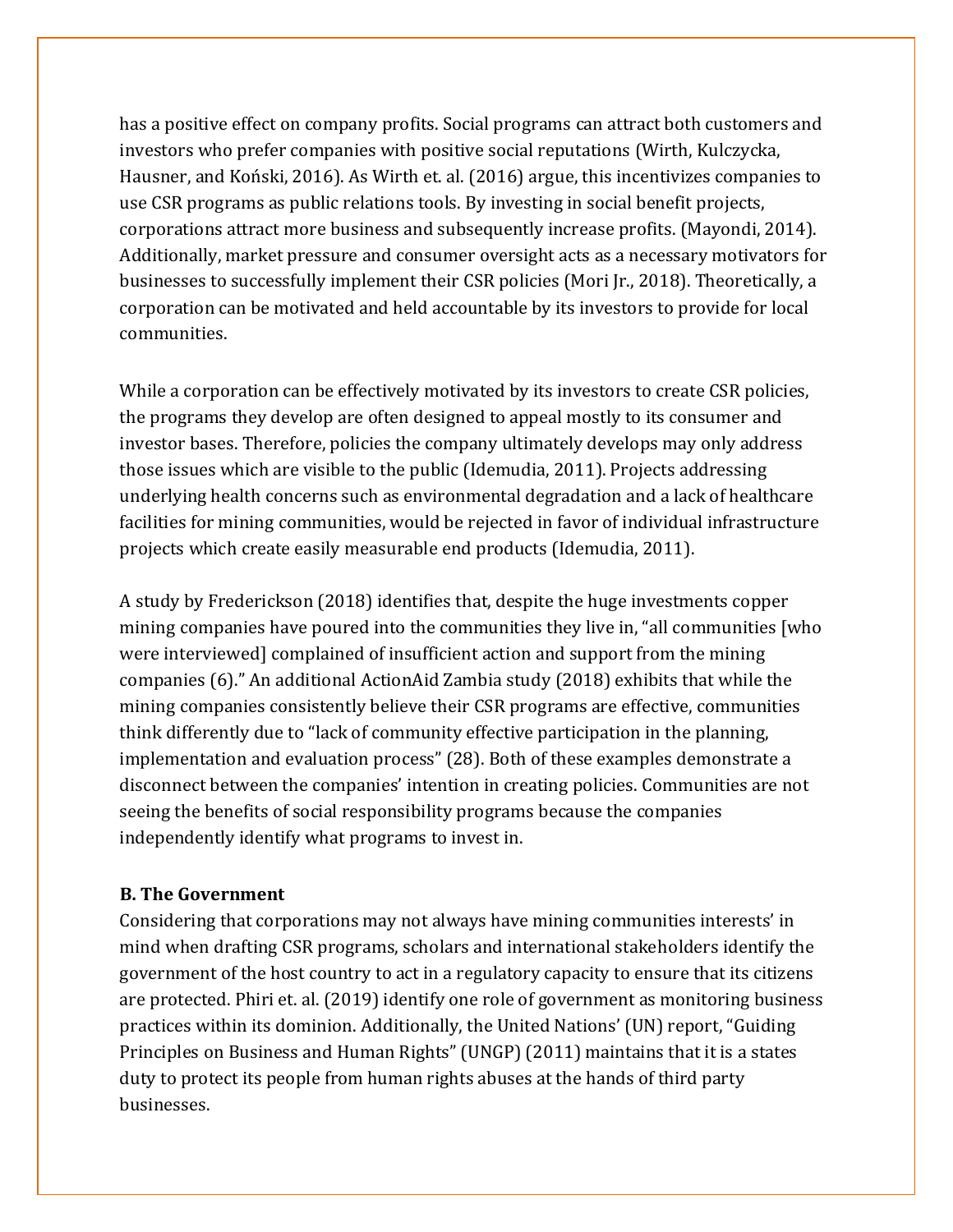The Government of the Republic of Zambia (GRZ) regulates mining companies' actions in the mines themselves, but it has not passed any legislation that addresses the social responsibilities of businesses in local communities (ActionAid Zambia, 2018). Generally, laws exist which establish that companies have a responsibility for mining communities. The Mines and Minerals Development Act of 2015, for example, states that in order to issue a license to a company, the state must "ensure that any mining… activity prevents any adverse socio-economic impact or harm to human health." In this law specifically, the GRZ incentivizes corporations to provide protections for local communities, by leveraging a license to mine on the requirement of protecting human health and wellbeing. This creates an environment favorable to CSR activity by encouraging companies to create social policies. However, the GRZ has no actual legislation which requires or regulates CSR policies (ActionAid Zambia, 2018).

The state's long-standing dependence on the copper industry inhibit its ability to promote policies that may constrict corporate freedom. Banda (2016) argues that a misalignment of government and citizen interests can result in suboptimal regulation for the citizens. The same study further argues that although the state does technically act as a representative of its people, its officials will often fail to regulate corporations out of a desire to maintain good relations with mining corporations. Because the mining sector makes up such a large part of the Zambian economy, government officials consider it a high priority to incentivize companies to stay in the country (Phiri et. al., 2019). This results in the GRZ acting as a "dependent stakeholder… act[ing] as an advocate for the mining companies (Phiri et. al., 2019, 36). Ultimately, the GRZ often represents corporate interests over those of Zambian people (Banda, 2016).

While international bodies can theoretically fill the gaps left by the Zambian government, they do not have the enforcement power necessary to regulate such large companies. The UN holds that, regardless of a host country's laws, corporations must "seek to prevent or mitigate adverse human rights impacts that are directly linked to their operations, products or services by their business relationships, even if they have not contributed to those impacts" (United Nations, 2011). Without any legislation from the GRZ, these international guidelines provide "minimum standards on corporate behavior (ActionAid Zambia, 2018, p. 29). Some companies will opt-in to abide by international standards for responsible business without the prompting of a host government. Glencore, Barrick Gold, and Vedanta are among those corporations who have volunteered to be governed by the UN Global Compact (UNGC) which advocates for principles of corporate sustainability ("What is the UN Global Compact", n.d.). However, the voluntary nature of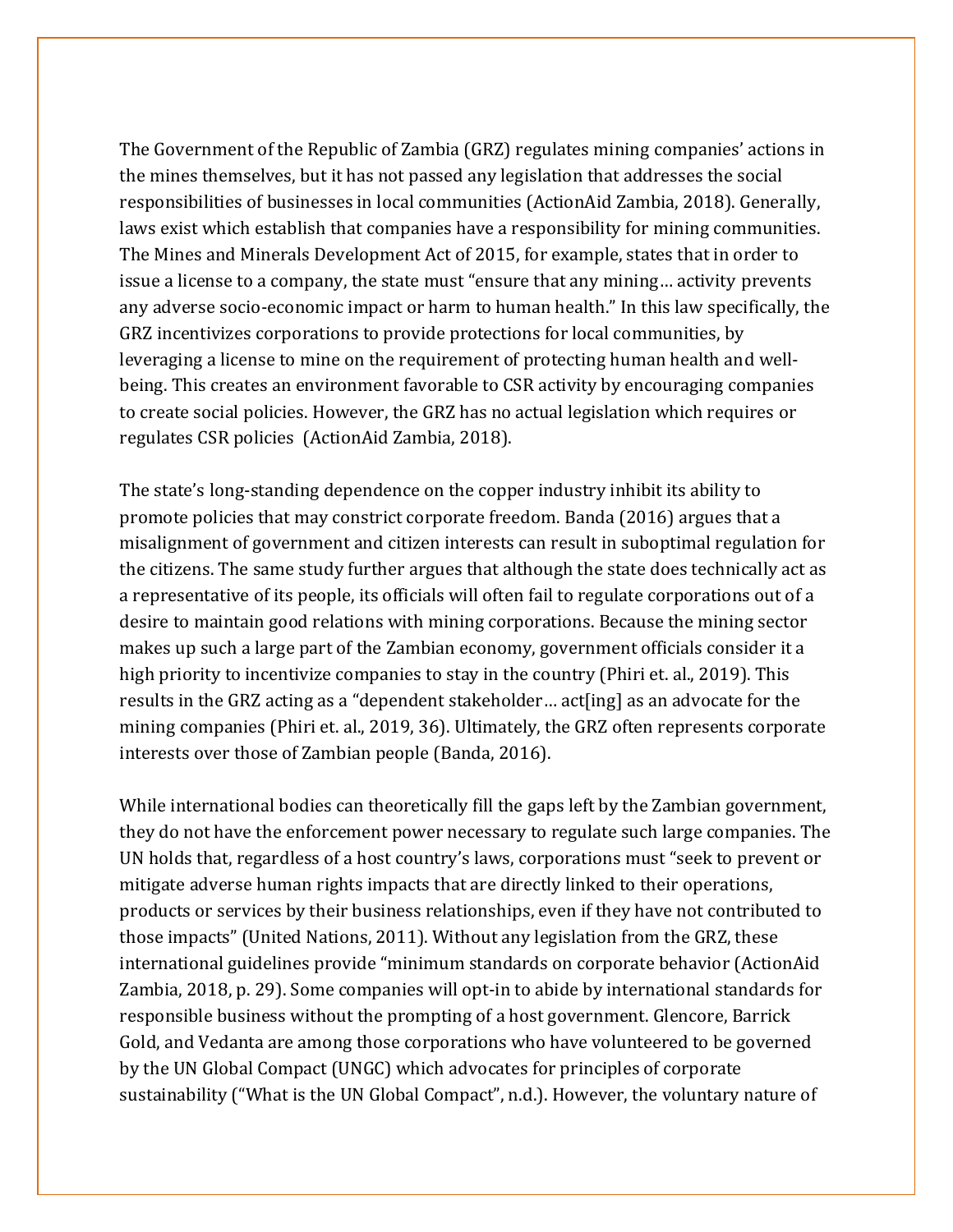these programs means that, aside from condemning actions which do not align with the UNGC's standards, they cannot sanction these companies. Ultimately, international bodies can set guidelines for corporate social behavior, but they cannot enforce any punitive measures should businesses defy those standards. Therefore, it is in the hands of the national and local governments to ensure the health of their citizens and enforce these regulations consistently.

## **C. Civil Society**

Civil society is generally seen to exist outside of the state-business nexus (Phiri et. al., 2019). Hobi (2019) defines civil society as "a sphere in between but not at all disconnected from the economy, the private, and the state" (27). Within this sphere, there is an amalgamation of non-governmental organizations (NGOs) and other community groups which aim to represent community interests (Hobi, 2019). Existing outside of government and the private sector, civil society organizations (CSOs) today are generally seen as intermediaries between the people they represent and other stakeholders, such as the government or corporations (Phiri et. al., 2019). As both of these stakeholders face growing pressures to include community voices in discussions of their social services programs, CSOs are perfectly poised to fill that role (Hobi, 2019). Thus, where the GRZ has failed to hold corporations accountable for their CSR programs, many CSOs in Zambia seek to hold both parties accountable. However, these CSOs face numerous barriers in establishing authority before the state and corporations and gaining influence in policy decision making. Because CSOs exist outside of the state and private sector and have no legal power to influence their decision-making processes, they have been excluded from the mining deals negotiated between the corporations and GRZ (Phiri et. al., 2019). It is therefore up to CSOs to appear legitimate before the other stakeholders and to gain enough power within the mining sphere to effectively negotiate for the communities they represent (Phiri et. al., 2019).

Corporations will often perceive civil society as lacking in accountability and argue that CSOs will purposefully misconstrue the statements made by their officials (Phiri et. al., 2019). These accusations create a deep sense of distrust between the two stakeholders. As a result, corporations will often refuse to include civil society in decision-making processes (Hobi, 2019). Information given to CSOs often pertains solely to small-scale decisions in order to project the image that the corporation engages with local communities without actually having to incorporate their feedback in major policies (Hobi, 2019). As the mining companies are ultimately the sole creator of CSR policies, they hold the majority of the power in their relationships with civil society (Phiri et. al., 2019). Therefore, the CSOs attempting to influence CSR policy are mainly dependent on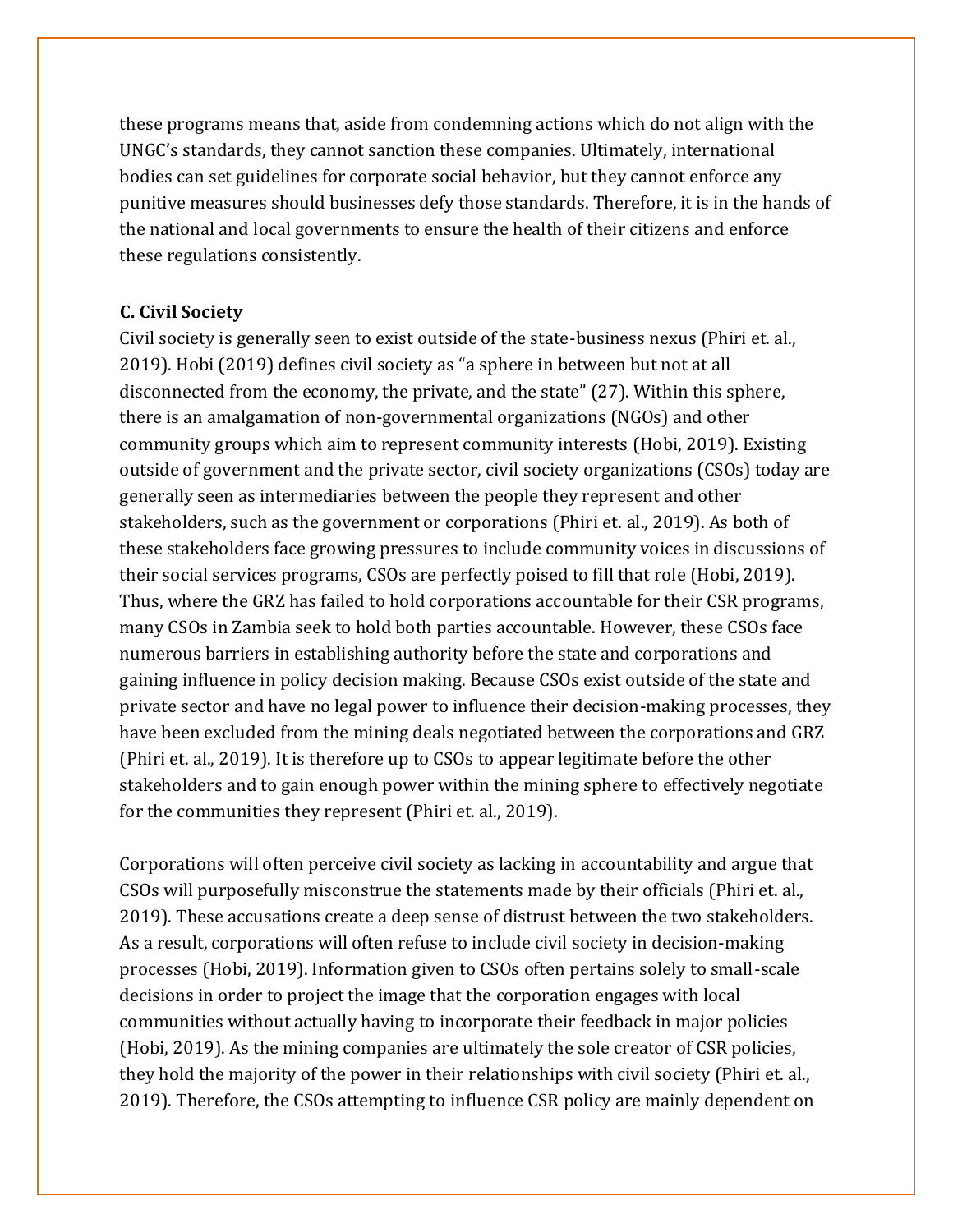the company's goodwill; if the CSO and corporation do not share a common interest in community well-being, the CSO will be limited in its ability to influence corporate policy (Hobi, 2019).

The relationship between CSOs and the GRZ is also complex. As Phiri et. al. (2019) argue, partnerships between the state and civil society allow for parties to more effectively regulate corporations. This study identifies that when civil society is mobilized and acts as a whistle-blower for human rights abuses, it can "[build] capability with the state in terms of… regulating the mining sector, with the objective of increasing corporate accountability" (41). A coalition of state and civil society actors can effectively regulate corporate actions because the CSOs will make the issues communities face more salient for GRZ officials and will act as a more serious motivator for the state to act in the interests of its people (Phiri et. al., 2019). Yet, Hobi (2019) finds that this relationship has deteriorated as of late, noting that the GRZ has become more repressive of CSO rights to freedom of expression and organization. Due to this growing trend, CSOs have a decreasing ability to influence government and policy (Hobi, 2019). While CSOs and the GRZ *can* work to regulate CSR practices, they rarely are able to build the necessary alliances to do so.

#### **Findings and Discussion**

# **I. Analysis of CSR Health Policies**

This section of Findings will analyze the four corporations' CSR claims and the actual effect these initiatives have on communities. For each company, this will detail the investigative responses to their CSR health policies as well as community perceptions of those programs. Additionally, there are comparisons between specific corporate health policies and their actual implementation where the information was available.

# **A. First Quantum Minerals**

The general reactions to FQM's CSR policies at Kansanshi Mines have been negative. Hobi (2019) found that CSR policies at Kansanshi are generally ineffective because they are uncoordinated with local civil society, poorly planned and researched, and misaligned with local development plans and other government initiatives. Multiple investigations conducted by Kabemba and Lange (2018) confirmed that the policies have not had positive impacts in mining communities. Their report cited the lack of community consultation on these policies as the main reason for that negative impact, stating that "people in the communities [they] visit feel cursed and abandoned [by FQM]" (10). Kabemba and Lange found that, according to community opinion, FQM treats community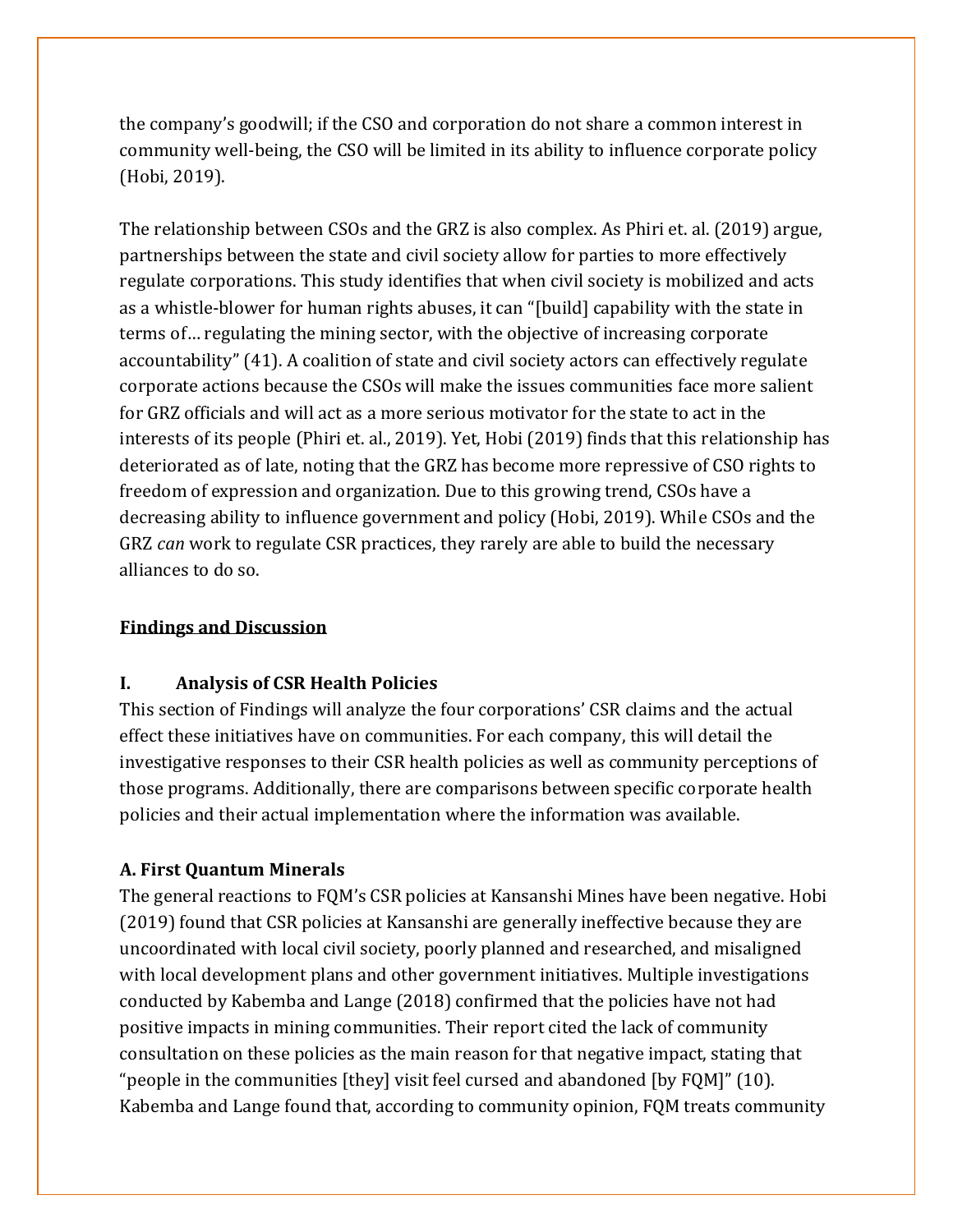consultation as voluntary and "further suggest that the few times when it consults with [communities], the company disregards the decisions taken in meetings" (16). Clearly, there is a largely negative perception of FQM's CSR policies in Kansanshi mining communities.

There is little information on the community reactions to FQM's implementation of CSR at the other mine they operate, Kalumbila. A study done by Jakobsson (2019) in those communities indicated that Kalumbila's CSR policies were met with mixed reception, finding that "while some interviewees asserted that FQM addresses the issues and complaints raised by community members, others said the dialogue with the company has decreased over time" (44).

As stated in the literature review, FQM claims to run four clinics that serve its mining communities, citing Kansanshi Mine Clinic and Mary Begg Community Clinic as two examples of this, but failing to provide the names of the other two (FQM, 2016). Kabemba and Lange's study (2018) investigated the other clinics, including Kabwela Health Centre. They found that establishment is severely dilapidated and understaffed. Kabwela Health Centre "has no toilet facilities, no running water, and looks like an abandoned place" (Kabemba and Lange, 2018, p. 12). In their initial investigation in late-2018, they found that there was no staff at the clinic, but as of April 2019, there is one staff member serving the 2000 people who are dependent on the clinic's services (E. Lange, personal communication, 10 July 2019). An interview with one of these researchers, Edward Lange, indicated that Kyafukuma Clinic, the other clinic which FQM fails to identify in its sustainability report, is in a similar state. Mr. Lange saw that Kyafukuma has an inadequate provision of essential medications and is also maintained by only one staff member. Moreover, the fee that community members must pay to access health services at Kyafukuma Clinic, which FQM's Sustainability Report cites as affordable, excludes many from receiving adequate and sufficient care (E. Lange, personal communication, 10 July 2019). Mr. Lange emphasized that the clinic was incredibly important for the local community, as the next closest medical facility is three to four hours away by car. This factor is especially important because most community members do not have cars (E. Lange, personal communication, 10 July 2019).

Overall, various stakeholders expressed that FQM's employee health programs are generally well-implemented, but that its community health programs are not. For employees, "Kansanshi has been providing everything… all the First Quantum companies have been doing that [with health services]" (Chief Engineer of the Ministry of Mines,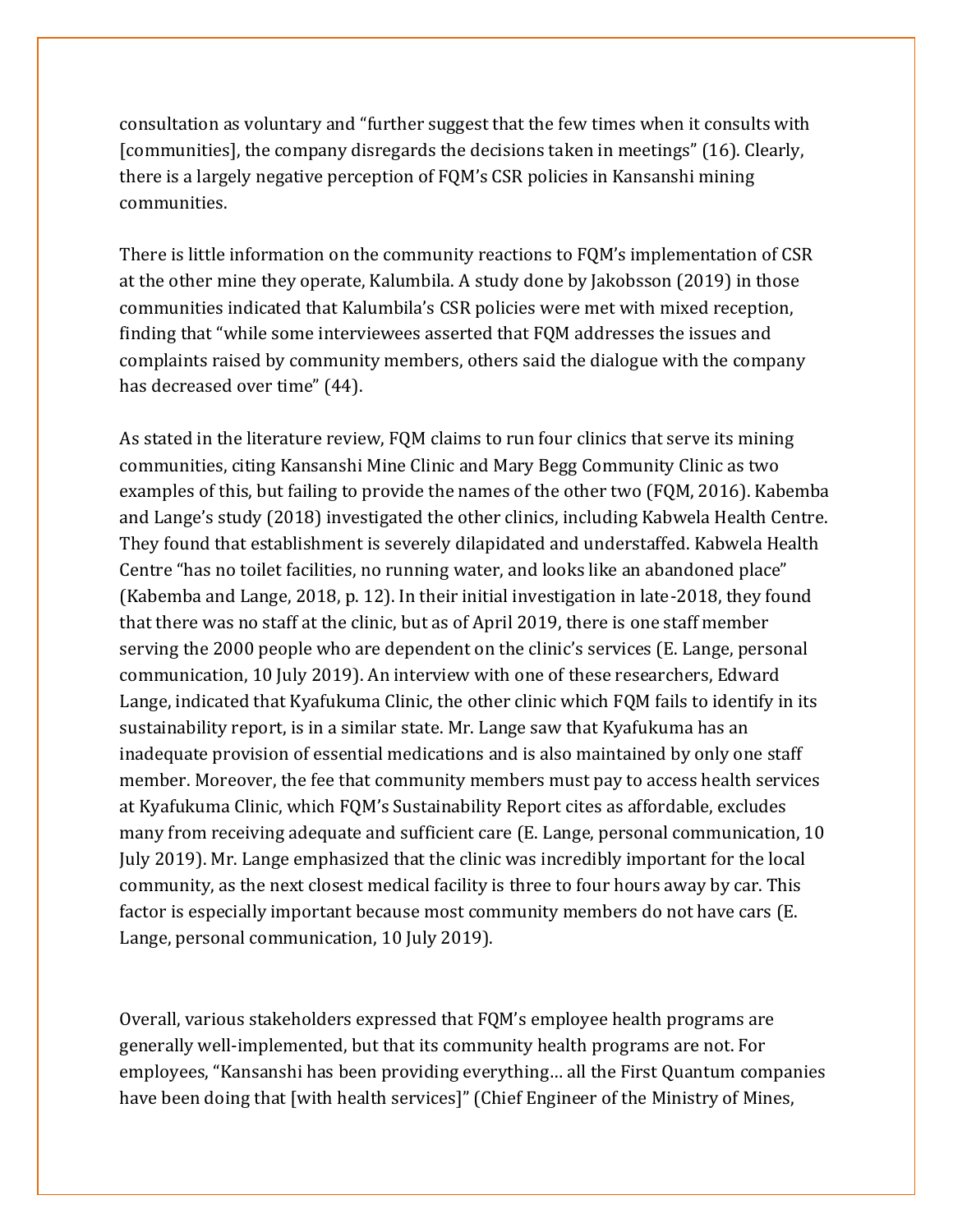personal communication, 12 July 2019). Precious Nkandu of ActionAid Zambia "worked with FQM to put up an HIV policy…[and said that] they concentrate on the workers but they really do not do a comprehensive package for the communities." While Edmond Kangamungazi, with Caritas Zambia, said that "Kansanshi has been taking the lead on [free HIV and malaria testing]," Mr. Lange found that community health programs were rarely effective because FQM failed to notify local communities about the programs at all. There is a clear disconnect between the effectiveness of FQM's employee health and community health policies.

#### **B. Glencore**

A focus group study conducted by Musonda (2016) indicates that community members living by Mopani Copper Mines considered Glencore's health services insufficient. One member of this study stated that he "would not mind much suffering pollution if [local communities] are allowed attendance at the mine hospital because [their] health problems are caused by the mine'" (quoted in Musonda, 2016, p. 11). This indicates that these community members feel they cannot access the medical services that Mopani provides as they are reserved for the miners alone. These findings are consistent with information received from an interview with Dr. Robert Zulu, the Provincial Director of the Ministry of Health in the Copperbelt. Through his dealings with Glencore, he found that the company needs to "do more of what they're doing" to support mining communities that their workers are from.

Malcolm Watson Hospital is the perfect example of this. Featured prevalently in Glencore's promotional videos for their health services, Malcolm Watson is one of the two hospitals which reportedly serve Mopani's mining communities ("Health Programmes in Mopani, Zambia", n.d.). Although it is heavily advertised as one of the examples of the company's effective CSR health policies, Glencore attempted to shut down the hospital in December 2018 because it was unprofitable (R. Zulu, personal communication, 11 July 2019). Dr. Zulu found that the mining company was motivated to close operations because "[they] make profit from mining not from treating [their] workers." The Provincial Office for the Ministry of Health has stopped them from doing this, but as of July 2019, Glencore is still working to reduce services at the hospital (R. Zulu, personal communication, 11 July 2019). While Glencore claims to make community health services a priority, this information from Dr. Zulu indicates that it is actively working to reduce its service provisions because they do not tie into the company's profit model.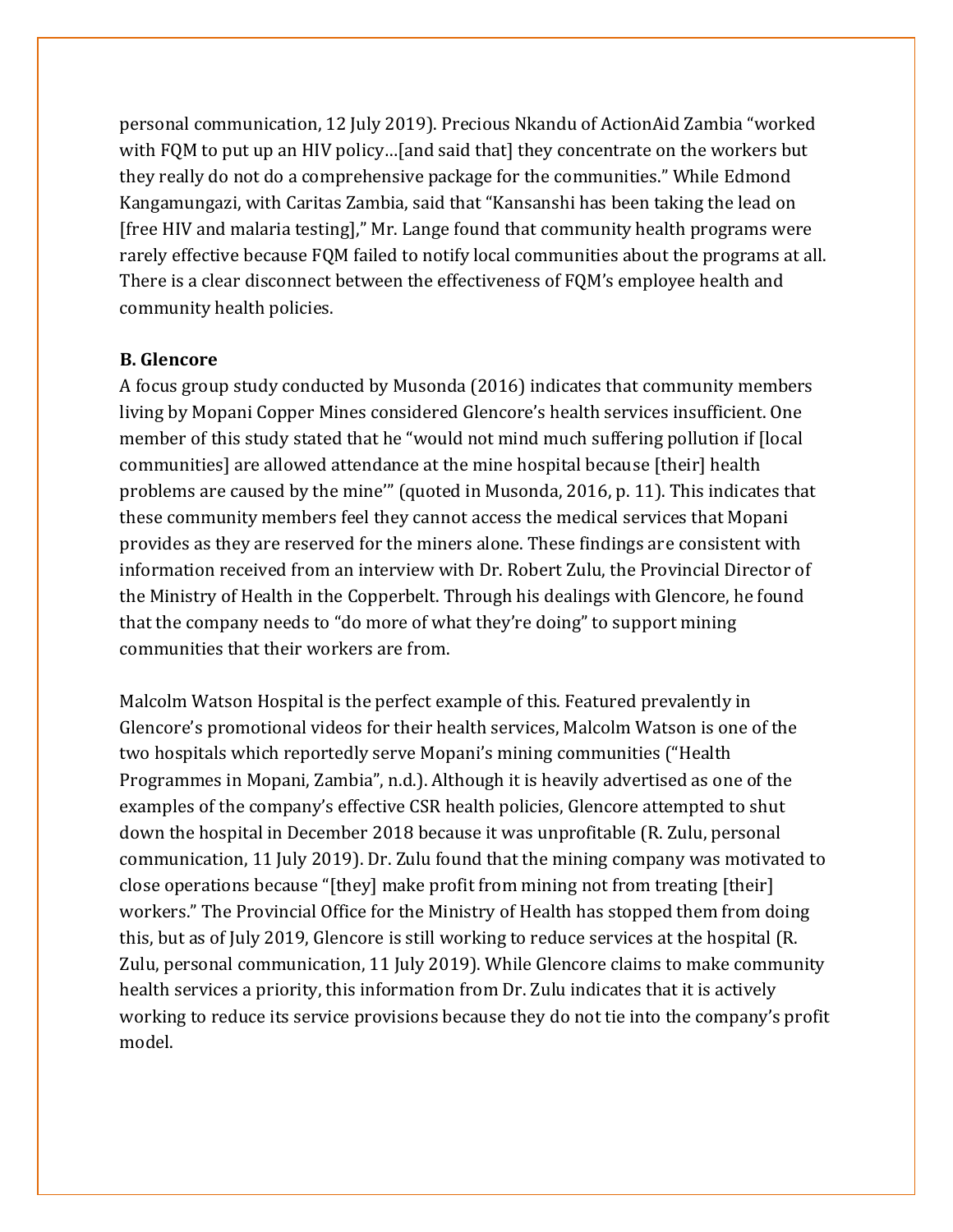While Glencore's health services do seem to be inefficient based on these reports and interview, it has demonstrated an increase in consulting communities on the development of CSR policy. Mr. Lange has identified that the company's Community Corporate Social Responsibility Forums, established in 2017, are doing good work in building the relationship between communities and the corporation (E. Lange, personal communication, 10 July 2019). These forums bring community members from local churches, businesses, schools, and community groups together with company representatives on a monthly basis to discuss issues facing the community; Mr. Lange believes that, because these groups meet monthly, they create an ongoing relationship for consultancy that effectively incorporates community perspectives into CSR policy.

#### **C. Barrick Gold**

There is very little information on Barrick Gold's CSR programs, especially as they relate to health. All that was available on community perceptions to these policies was a study from Mayondi (2014) in which a local chief said that "Barrick Gold is a big international company and [he expects] them to do more in terms of CSR than [the mine's previous owners] did." (4). There is no information on the effectiveness of the company's specific community health programs. Thus, the findings for this company are inconclusive. It is apparent from Barrick Gold's health initiatives provided on its website that there is a strong focus on keeping their workforce healthy, but the information on community health initiatives was very scarce. From this lack of documentation and policy, it is clear that community health initiatives are not a priority for this company.

#### **D. Vedanta**

The general community and CSO perceptions of Vedanta's CSR programs are predominantly negative. Jakobsson (2019) finds that policies are not consistently implemented and do not meet international standards set by the UNGP and UNGC. Additionally, the study finds that the lack of information Vedanta gives on its CSR policies "appears to be in breach of KCM's own Health, Safety and Environmental Policy and Human Rights Policy which both state that the company will measure and report progress and communicate with all stakeholders" (Jakobsson, 2019, p. 37). Local communities in Chingola express dissatisfaction with the mining corporation as well, remarking on the "discrepancy on the magnitude of [CSR] activities undertaken and the publicity given" (Ziba, 2019, p. 3). The same community members also complain that "the programmes are identified and designed without [their involvement]."

There is little more information on any of the specific health programs that Vedanta claims to run. The ActionAid Zambia study (2018) finds that there are "no essential drugs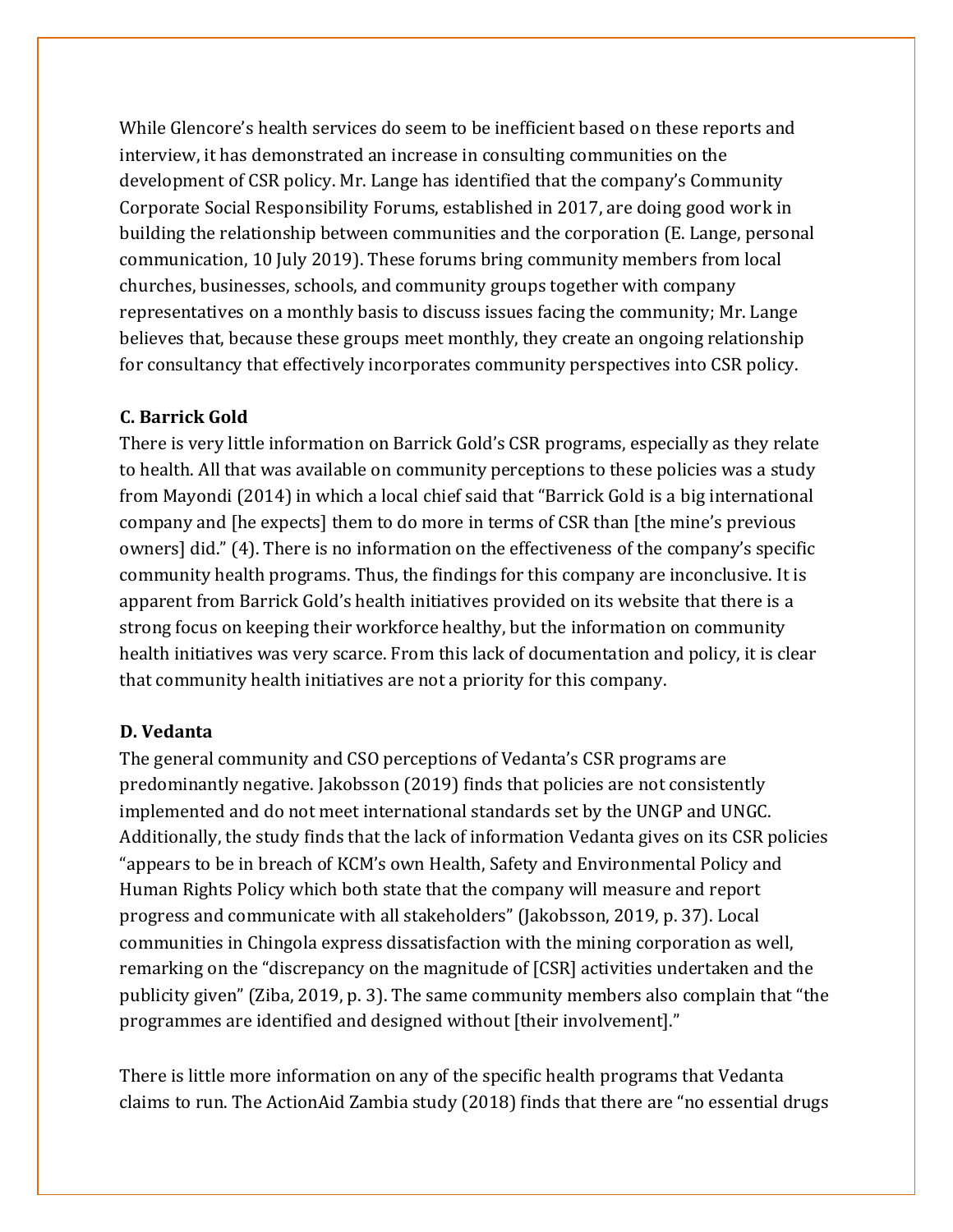and inadequate personnel in the clinics" which serve Chingola communities (18). However, there is no other information provided on which clinics specifically lack these resources. Overall, the negative perception of the CSR programs generally implies that they are not implemented to the benefit of local communities.

# **II. Common Themes Across CSR Policy Analysis**

The specific findings on the four mining companies and information gathered from stakeholders establish overarching themes which characterize the state of CSR policies in Zambian copper mining communities. Using the theoretical framework of CSR established in the literature review, this part identifies the current limitations of corporations, government, and CSOs in implementing these policies. As the findings will demonstrate, each of these three stakeholders are not adequately contributing to the development or fulfilment of CSR health policies for the benefit of Zambian copper mining communities.

# **A. Companies are not motivated to help mining communities**

The vague descriptions of these initiatives and the ambiguity of the implementation of these programs is a concerning similarity among these companies claims. The company policies "sound good on paper but in practice there are a lot of gaps" (P. Nkandu, personal communication, 15 July 2019). Stakeholders from both government and civil society that the corporations "can do more" for mining communities (R. Zulu, personal communication, 11 July 2019). There are some occasions in which these CSR policies are properly implemented to the benefit of mining communities; however, the more prevalent opinion is that "if you compare the positives and negatives [of CSR], you'll find that there are more negatives" (E. Kangamungazi, personal communication, 17 July 2019).

There are numerous reasons why CSR policies may not have the desired effects on communities. Some stakeholders have expressed concern that the focus of companies' CSR policies is not on community development, but on public image. The Chief Engineer of the Ministry of Mines indicates that "what these companies do [is] they publish… they make a big deal of all the small things they do." While these corporations boast about the work that they claim to do in local communities, the implementation of these claims is severely lacking. Mr. Lange considers many of existing CSR programs to be "imagebuilding tool[s]... [which are] not visible" to local communities.

Additionally, the lack of definition for CSR creates ambiguity in the implementation corporations' policies. As Mr. Kangamungazi states, it is important to "look at how mining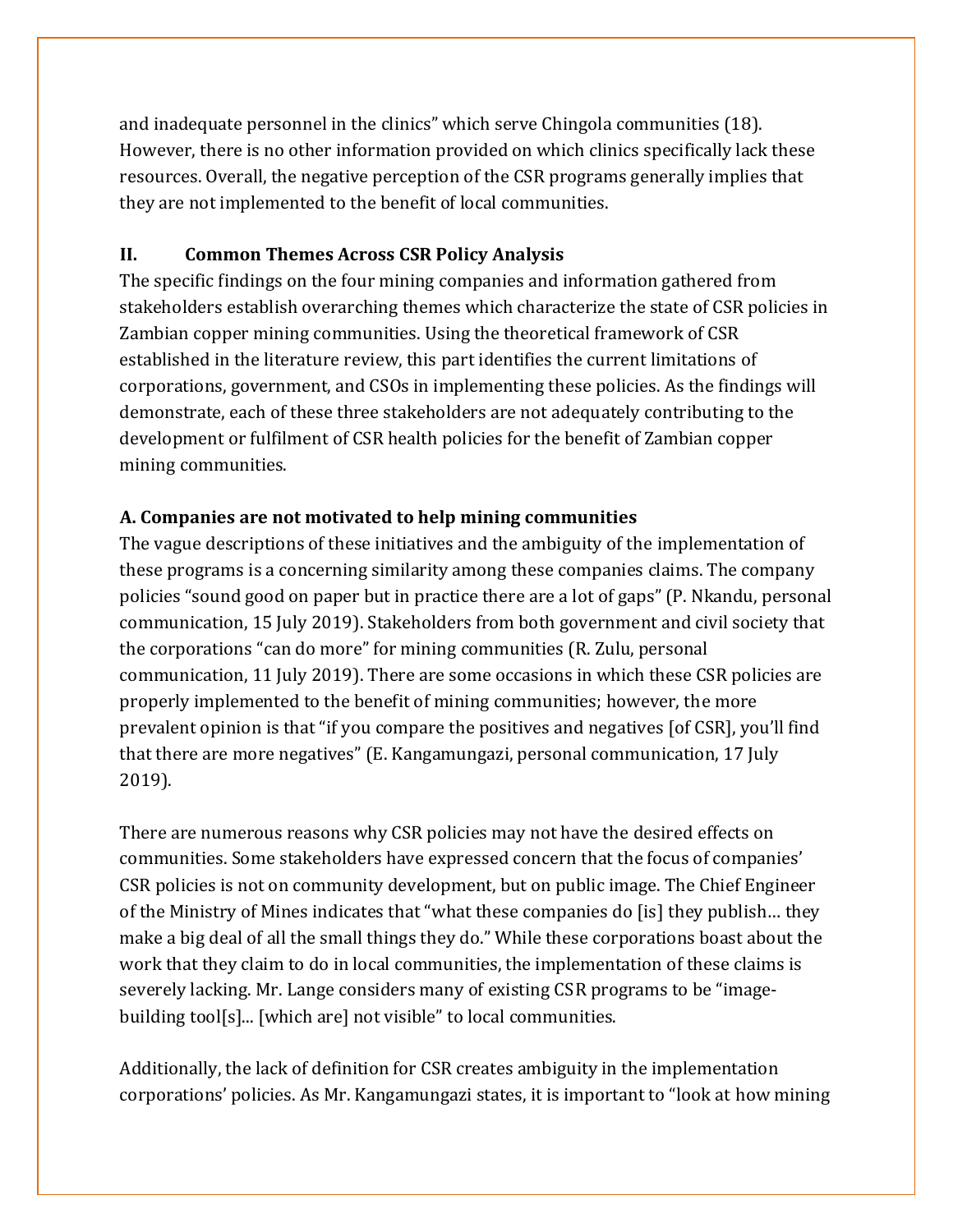corporations are defining corporate social responsibility" in order to see what programs they are incorporating into their overall strategies and whether those are truly aimed at helping communities. He concluded that without a clear definition of CSR, some programs enacted do not at all contribute to community development while others are focused only on small subsections of the community like the miners themselves (E. Kangamungazi, personal communication, 17 July 2019). In order for these policies to have the desired effect, they must actually be directed toward the mining communities.

## **B. Government is ineffective in enforcing CSR health programs**

Current GRZ regulations do not utilize their enforcement power to oversee the implementation of CSR health programs. As with corporations, this may be due to the fact that the GRZ has no legal definition of CSR or laws that regulate it. "The law gives [corporations] leeway to decide what they want to do with the community" indicating that the laws as they stand have no stipulations for how corporations can design and implement their CSR policies (Chief Engineer of the Ministry of Mines, personal communication, 12 July 2019). The Chief Engineer of the Ministry of Mines considers this a limitation of government power, stating that the GRZ can "work only by the law… [the GRZ] can only encourage" corporations to create effective CSR health policies.

However, the GRZ's long-standing dependence on the copper industry fosters an unwillingness to create legislation which would address this inconsistency (Phiri et. al., 2019). According to Mr. Kangamungazi, "mining [companies have] very good advocacy skills and the government actually changes to fit [the companies'] needs." This can be especially dangerous for health CSR policies, because without sufficient government oversight, company-run hospitals and clinics may not reach the minimum standards set by the Ministry of Health. This was the case with FQM's Kabwela Health Centre and Kyafukuma Clinic, which did not have essential infrastructure or resources. As a result, "it is very evident that the people are suffering" as they are unable to access the viable health resources that corporations promise them (P. Nkandu, personal communication, 15 July 2019).

Regardless of GRZ regulations, companies' CSR health policies are "far from reaching international standards" (Chief Engineer of the Ministry of Mines, personal communication, 12 July 2019). But, as stated in the literature review, international governing bodies cannot sanction these companies for failing to meet their optional standards. So, even if the international standards can provide minimum principles for company conduct, they are also ineffective in regulating CSR health programs.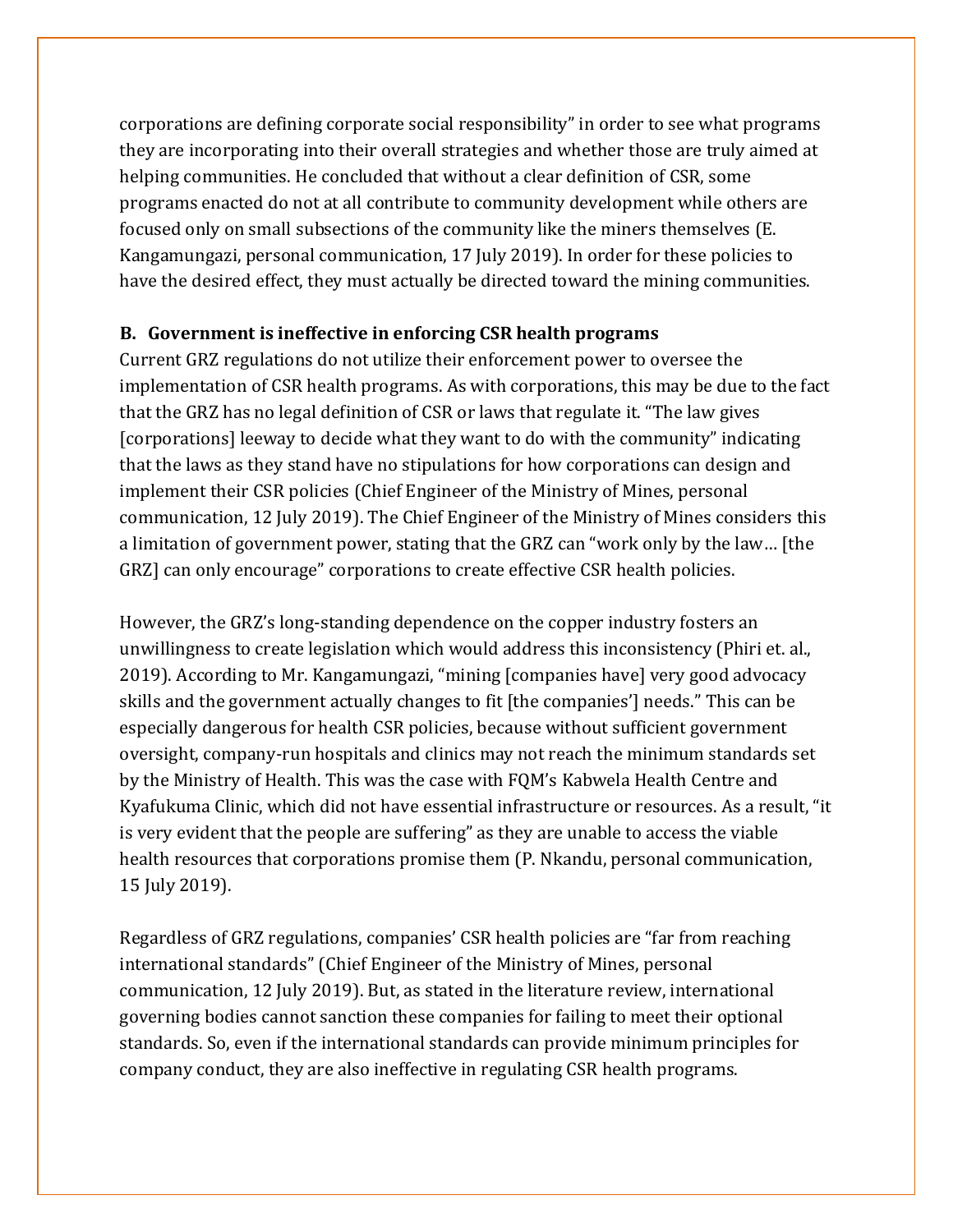In order to keep corporations accountable to their claims and ensure that they are properly implemented, there needs to be a stronger legislative framework for CSR policy. Mr. Kangamungazi suggests that government regulations should take the form of "guidelines in terms of expenditure for CSR." This would stipulate what can and cannot count as CSR activity and would help ensure that the funds allocated to those activities are properly spent (E. Kangamungazi, personal communication, 17 July 2019).

#### **C. Civil Society is unable to influence CSR policies**

The interviewed stakeholders unanimously acknowledged that CSR policies are most effective when they included community voices and identified CSOs as key actors in facilitating this participation. "Corporate social responsibility is more meaningful when communities lead the process" because they are able to identify their needs and communicate them directly to the mining corporations (P. Nkandu, personal communication, 15 July 2019). Ms. Mundia found that, in order for communities to lead the way on policy development, "they need someone to speak on their behalf." Thus, CSOs are best situated to act as intermediaries between mining communities and corporations. However, these stakeholders also acknowledge that this is not what is happening in copper mining communities. Some NGOs and other CSOs will try and influence company policies, "but they don't have access to the mines" and are thus ineffective in representing their interests (Chief Engineer of the Ministry of Mines, personal communication, 12 July 2019). The corporations "really do not take into consideration the needs of the people" (P. Nkandu, personal communication).

As discussed in the literature review, CSOs may be unable to influence corporations' health policies because of the long-standing distrust between those stakeholders. Civil society exists outside of the relationship between corporations and the GRZ and are thus not held to the agreements made between those two parties (Phiri et. al., 2019). As such, corporations will be hesitant to disclose information to CSOs out of fear that they will misconstrue or misreport that knowledge (Hobi, 2019). Additionally, the fact that CSOs exist outside of formal state-business agreements means that they have no legal power over corporations and cannot demand that they be included in the process of policy development (Phiri et. al., 2019). This ultimately leads to stakeholders' observations which have indicated that the corporations do not consult CSOs on their CSR policies.

The current lack of consultation has a negative effect on mining communities. Mr. Kangamungazi finds that "CSR has actually brought in an aspect of inequality between communities" because of companies' uneven implementation of these policies. While local civil society is better situated to identify where health resources are most necessary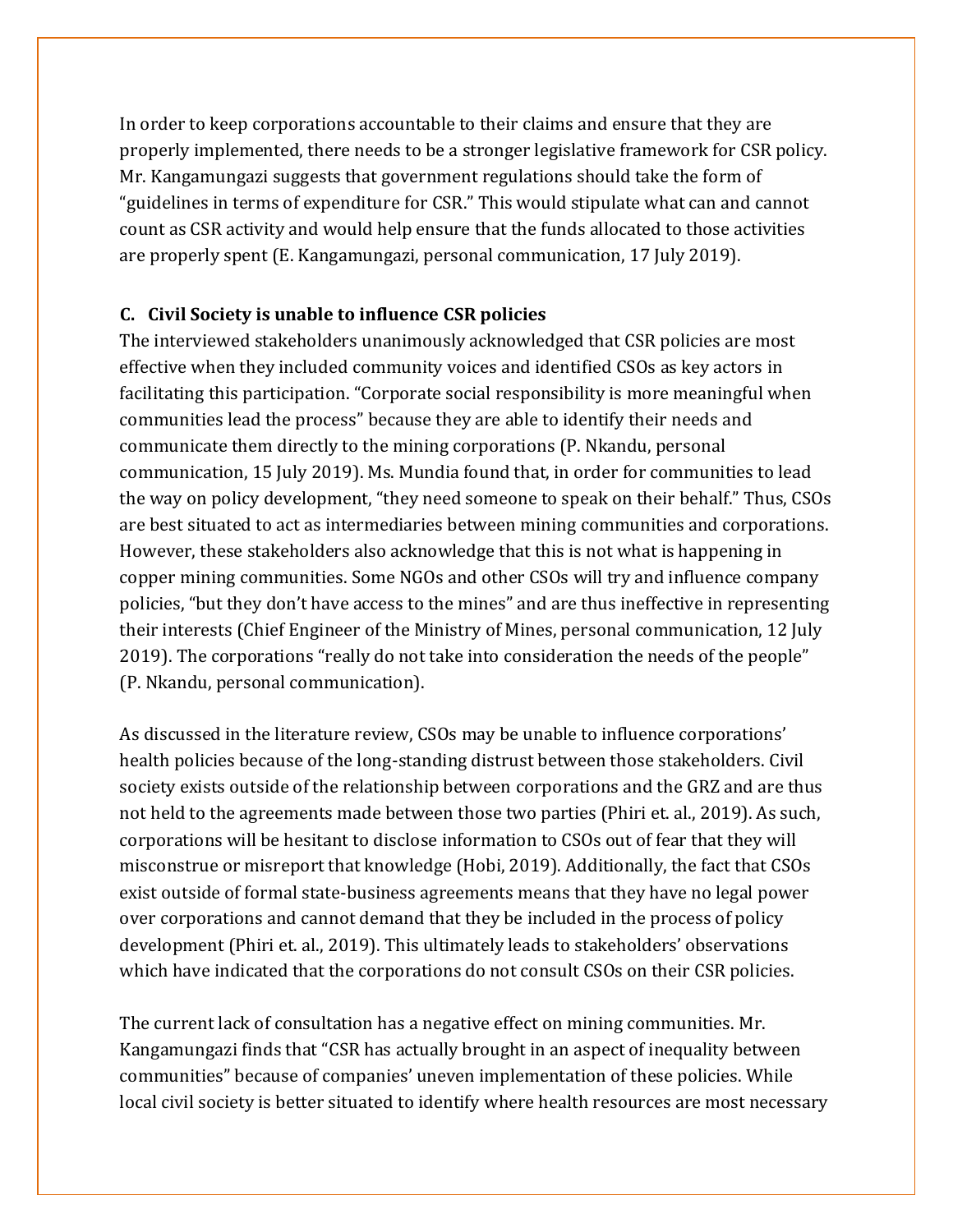in communities, corporations rarely consult them when planning their programs (E. Kangamungazi, personal communication, 17 July 2019). Without consulting the CSOs which represent communities on what resources they need and where they need them, mining companies will funnel money into areas which may not benefit all equally; as a result, there is greater movement into the communities that receive aid from the corporations. This leads to overpopulation and puts a strain on local natural resources (E. Kangamungazi, personal communication, 17 July 2019).

Moreover, the insufficient dialogues between civil society and companies means that mining communities are generally dissatisfied with the CSR policies which are created. As Ms. Nkandu remarks, "the problem is communities feel that something is being imposed on them." Without the ability to communicate community needs with mining companies, many individuals disclose the feeling of being "'spectators' to their own development," meaning that they have no ownership over the policies which are pushed on them (Frederickson, 2019, p. 6).

Given the current limitations to community involvement with companies' decisionmaking processes, several stakeholders have suggested that CSOs work more closely with the government to hold corporations accountable. Dr. Zulu proposes that "an NGO working with the government trying to make sure there's an enforcement of the laws" is necessary. Similarly, Ms. Mundia believes that a CSO with "the capacity to engage with the government" can help empower community voices. While civil society alone cannot influence CSR policies, it may be able to partner with the GRZ to more effectively engage with mining companies.

#### **III. Potential Solutions**

Using independent research resources, the previous section has analyzed the validity of corporations health CSR claims and defined what aspects of these policies are effective and ineffective. By doing this, the key determinants of effective CSR healthcare can be distinguished and potential solutions can therefore be identified. This section identifies possible public and private policy adjustments that can ensure that CSR health policies are implemented effectively to benefit local communities. Through the main results two focuses have been identified. These include, requiring community-company collaboration and actualizing stronger government regulation on corporations' health policy implementation.

#### **A. Incorporation of Community Collaboration**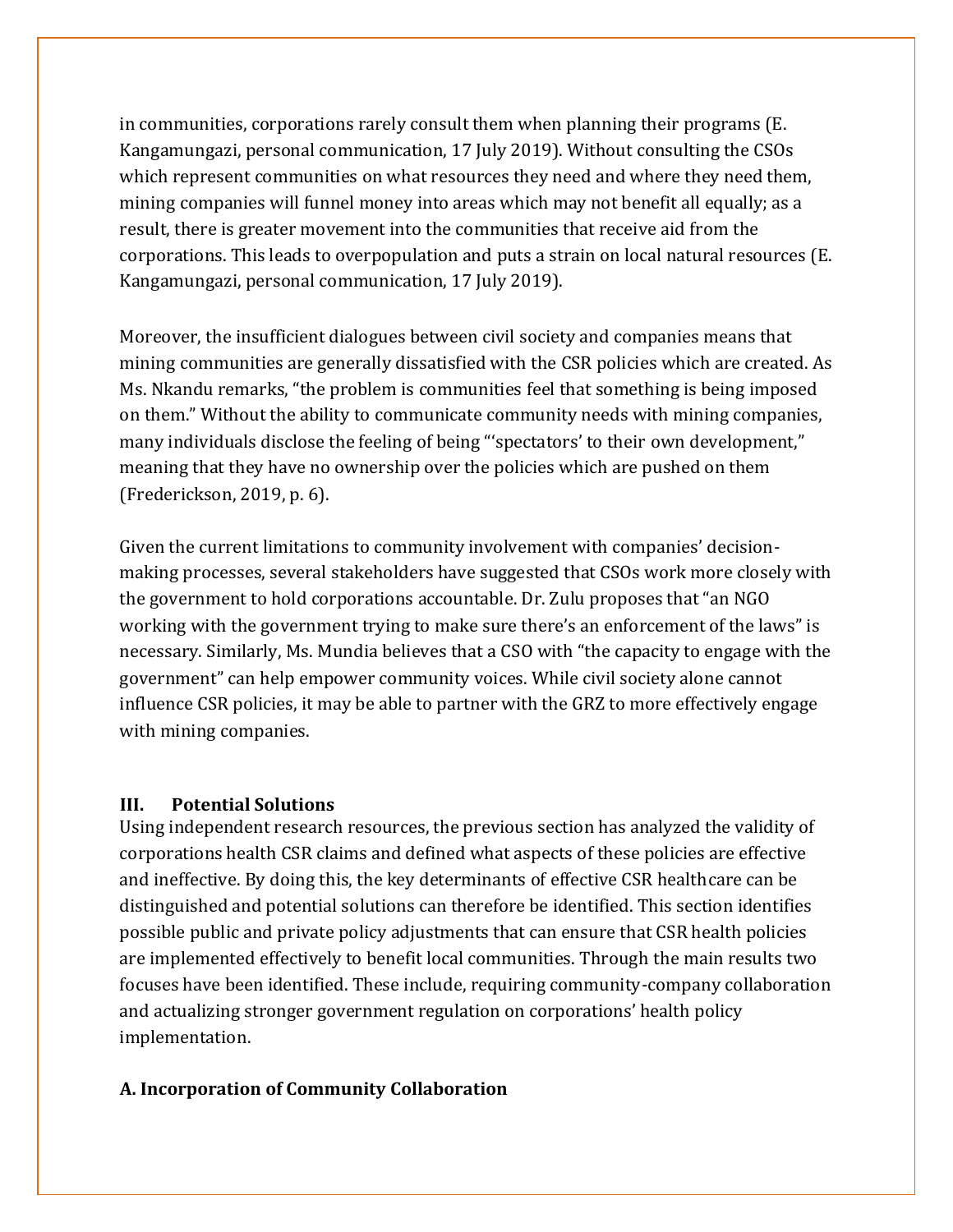Increasing collaboration between mining communities and companies should be a priority for these private corporations' CSR health models. Communities should be empowered to offer their opinions on the policies and companies should provide a welcoming environment for that. Corporations should also display transparency in their efforts to incorporate these community perspectives. One model that may effectively address the need for increased collaboration identifies community forums as key grievance mechanisms. Ms Mundia posed the question, "even if [a] community can say 'we want this,' which channel are they using [to voice their concerns]?" It is not enough for a community to identify the issues that they face as they need a mechanism through which they can communicate those concerns to the corporations. And existing grievance mechanisms have been proven ineffective by Jakobsson's (2019) investigations into FQM and Vedanta, as the corporation can easily ignore concerns and often fails to maintain a relationship with the communities who express them.

If CSOs establish an ongoing relationship with corporations, they can hold these companies accountable to maintain their promises and help incorporate community perspectives into the development of their policies. An example of CSOs working regularly with corporations is Glencore's Community Corporate Social Responsibility Forums. As previously mentioned, these forums seem to be having a positive impact on local communities because of the ongoing relationship of consultancy established between Mopani Copper Mines and civil society (E. Lange, personal communication, 10 July 2019). There is not enough information on these forums to allude to their long-term success, but Mr. Lange believes that the exchange of "feedback is working" to create a lasting relationship between the two stakeholders, which can then result in more inclusive private policies. The main barrier to establishing these forums is incentivizing corporations to consent to meet with civil society regularly, as they generally distrust the CSOs. However, should CSOs gain this company consent, these forums should help incorporate community voices into corporate decision-making.

#### **B. Implementation of Government Oversight**

As previously stated, corporations have minimal personal stakes at the local level due to their international presence. Because their investor and consumer bases lie abroad, they are less responsive to local needs than they are international pressures (Idemudia, 2011). This makes it exceptionally important for the GRZ to act as an advocate for its citizens' needs. One way this can be done is by enforcing the corporate policy for increased community collaboration that is described in the previous section.

Establishing benchmarks for monitoring CSR policy at each step of its creation and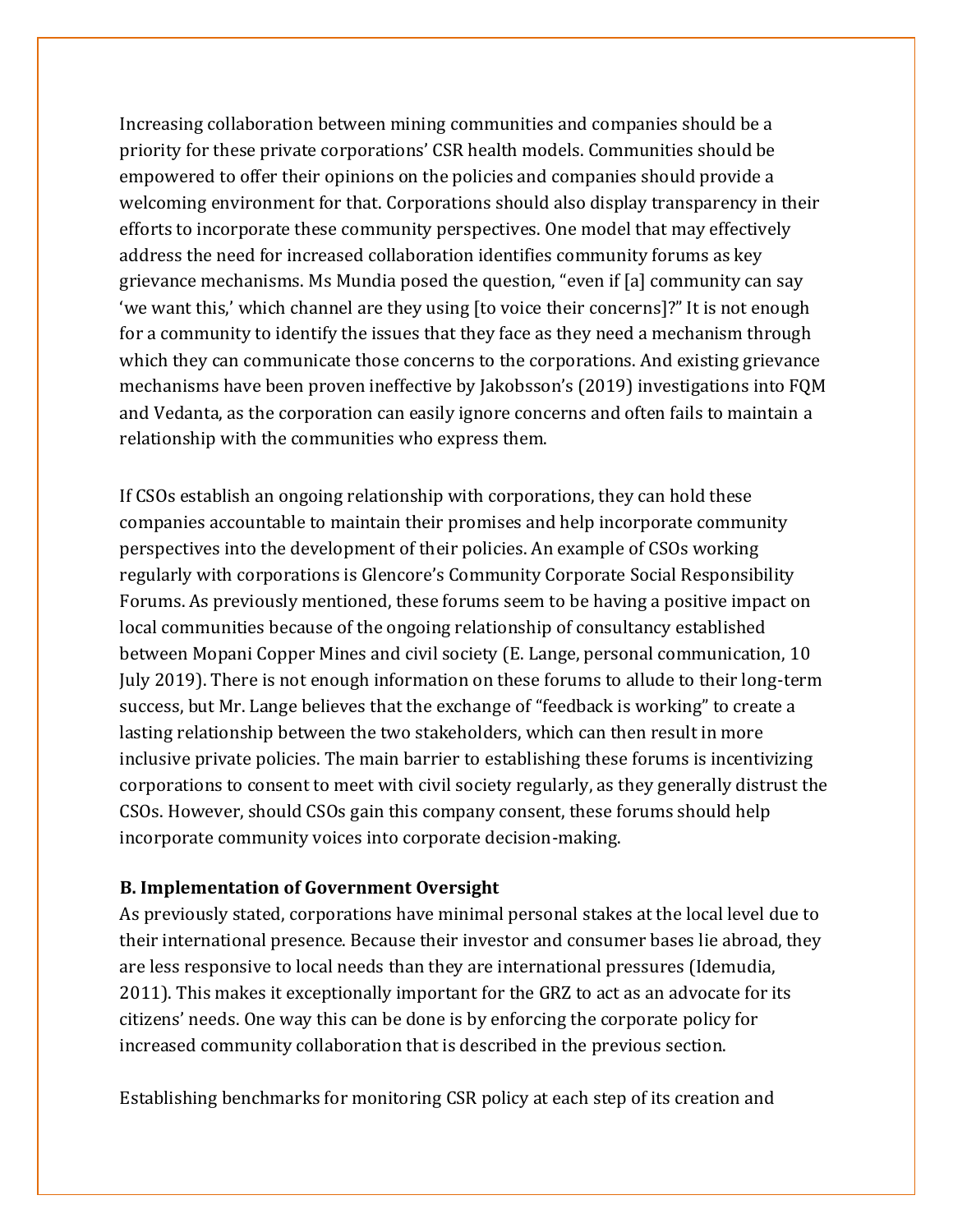implementation could be an effective method of enforcement for this communityinvolvement feature, as well as many other behaviors. These benchmarks would act as measurable evaluation mechanisms that can streamline government oversight processes. For enforcing the incorporation of community input, a government benchmark could include a mandating monthly or annual surveys or government-held meetings to gauge community satisfaction with the corporations' healthcare initiatives. By receiving this information on the perceptions of CSR health policies, the government can assess the effectiveness of companies' policy development processes and identify where they can be improved to help communities.

Benchmarks could also monitor the implementation of the corporations' health programs, including those at hospitals and clinics. This could be the most efficient way to ensure that the standards of the GRZ, specifically those set by the Ministry of Health, are met by these corporation-sponsored clinics. For example, setting a minimum staff and resource requirements would ensure that the companies are allocating an appropriate amount of funding and supplies to serve their dependent communities. These requirements can be created based upon a ratio that is determined from the size of the population, and its specific health needs. If the Ministry of Health is able to direct funds within hospitals and clinics to the areas that are most in need, such as staff training, infrastructure development, and medications, they can ensure that the corporations effectively provide for local communities (E. Lange, personal communication, 10 July 2019).

Another important factor that should be established by the government is independent investigations into the mining companies' application of healthcare CSR and their compliance with government regulations. Many companies establish sustainability reports which are supposedly intended to monitor their progress. However, considering the ambiguity discovered in these reports, it is important that separate entities without any potential self-serving motives, such as CSO's, should be given power to conduct these investigations. If the government were to enlist civil society, either by commissioning an investigation or providing them the legal ability to enter and investigate mines, these organizations could evaluate the implementation efforts directly rather than just monitoring the claims or the community results. This policy solution is in line with those suggested by stakeholders, as well as those detailed in past investigative reports. As previously stated, Dr. Zulu and Ms. Mundia identified the need for CSOs to work with the GRZ to keep corporations accountable. ActionAid Zambia (2018) also identifies a policy solution that requires government to enter an enforcement role "with an oversight by respective civil society key players" (28).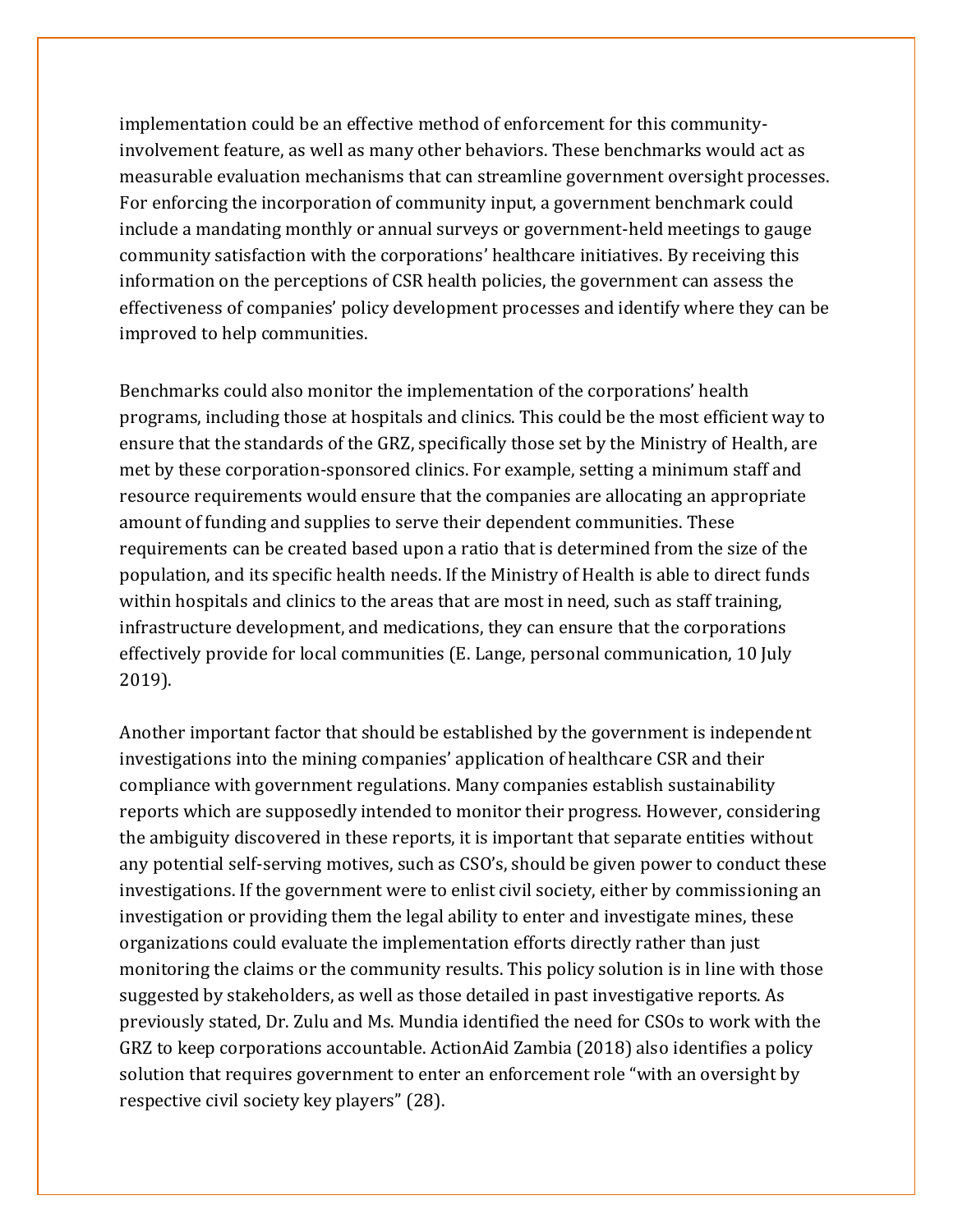In addition to implementing benchmarks and investigative practices, the government could enforce a minimum profit percentage to be allocated to healthcare CSR specifically. This would address the problems identified by Mr. Kangamungazi that there needs to be regulations for CSR expenditure. He indicated that several of these companies designate funds to unnecessary activities that are intended for publicity rather than fostering sustainable health within their mining communities (E. Kangamungazi, personal communication, 17 July 2019). For example, he stated that Barrick Gold sponsors a football team which they count as CSR expenditure. First Quantum also sponsors a football club and a cycling team ("FQM Sport Scores Big in Kalumbila", 2019). By requiring a minimum percentage of these companies' profits goes to healthcare, the government can ensure that corporations are meeting the most essential needs of the community prior to expanding into less crucial endeavours.

#### **C. Barriers to Proposed Solutions**

Both of these proposed solutions require that the government increase or strengthen regulations on mining companies. While expanding the legislative framework for CSR health policy can act as effective motivators for mining companies, it currently seems unlikely that the GRZ will pass legislation that will enforce such regulations. As discussed in the literature review, the GRZ is restricted in its ability to monitor corporate activity because of an economic dependence on the copper mining industry (Banda, 2016). CSOs may be able to increase the GRZ's willingness to regulate corporations by mobilizing and putting enough pressure on government officials (Phiri et. al., 2019). However, given the GRZ and corporations' distrust towards CSOs as organizations existing outside of their mining agreements, it is unlikely that they will be viewed with the legitimacy to influence public policy (Phiri et. al., 2019; Hobi, 2019). For these proposed solutions to become viable policy adjustments, the GRZ needs to overcome its barriers to regulating the mining industry and CSOs need to gain the trust of government and corporation stakeholders.

#### **Conclusion**

This study aims to answer the question, "What are the key determinants of CSR health initiatives such that they benefit Zambian copper mining communities?" The four multinational corporations (First Quantum Minerals, Glencore, Barrick Gold, and Vedanta) have demonstrated varying degrees of effectiveness of corporate social responsibility healthcare initiatives. Due to the adverse effects of their mining operations on the surrounding areas, these corporations have a responsibility to look after the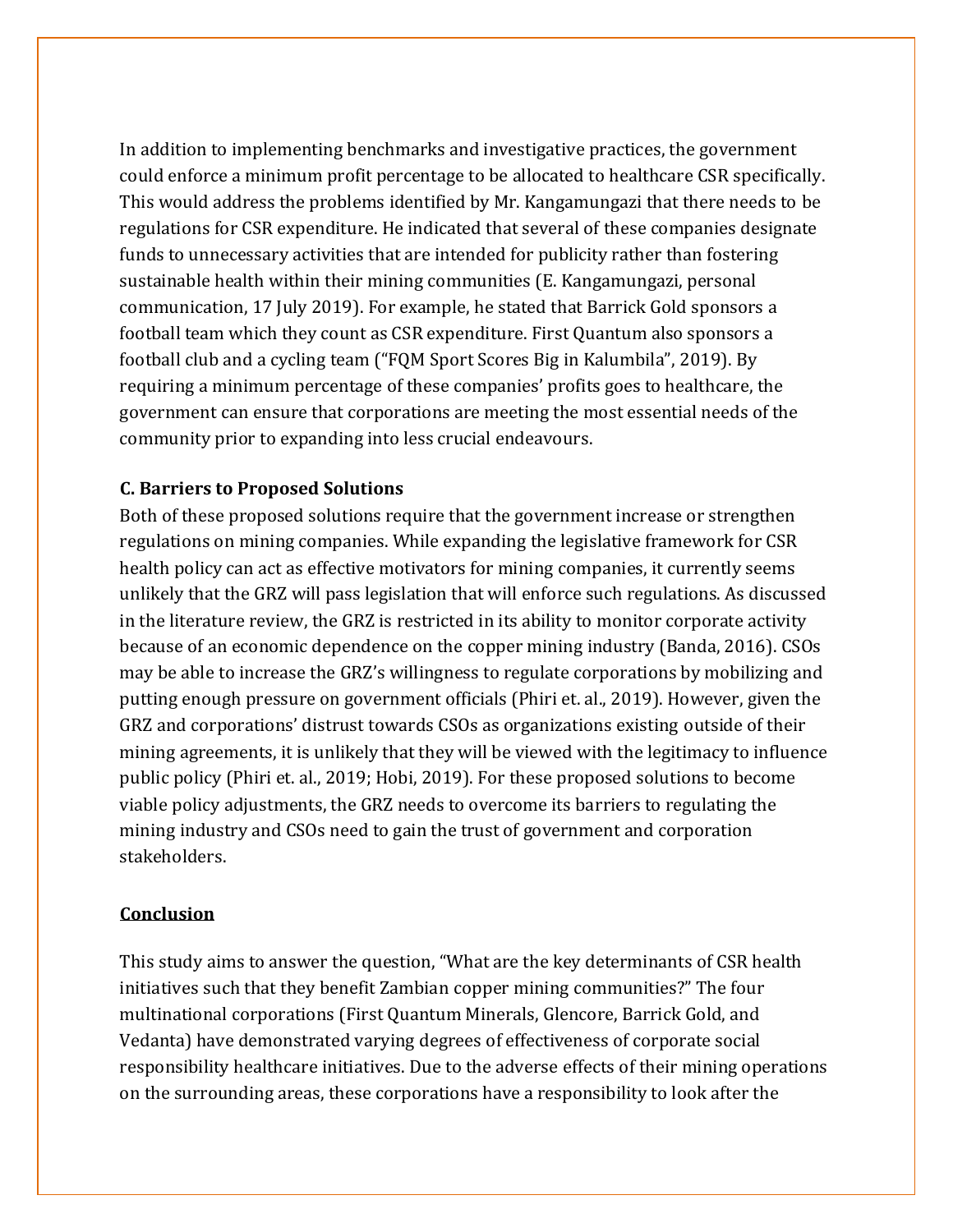health of local mining communities. Their CSR health policies should aim to address the issues that community members face as they relate to health; however, many are not properly implemented to the benefit of those people. Identifying the determinants of effective CSR health initiatives have helped key stakeholders create better policies for the benefit of Zambian copper mining communities.

A comparison of these corporation's health claims alongside the receptions they receive among civil society and government indicates where those policies are effective and ineffective. Ultimately, this paper finds that community involvement and government oversight are essential to developing effective CSR health policies that actually benefit local peoples. Community members have the best knowledge of what health issues impact them most negatively and must therefore have the ability to shape the policies which could mitigate those issues. And government regulations are essential to making sure that corporations actually incorporate the views of communities and create health programs that are up to national standards.

The proposed policy solutions which follow these findings aim to connect the Zambian government's interests with those of civil society in order to hold corporations accountable to their claims. Because there was limited information available on healthspecific CSR programs, the policy recommendations detailed in the findings section are intentionally broad. This means that they could be applicable to other general CSR policies in the Zambian copper mining context, but also means that they may not address all issues of health CSR specifically.

Through the research process, there were several topics that came up as important to the discussion of CSR health policies but were ultimately outside the scope of this study. In order to further substantiate these findings, it would be important to conduct further research on these issues. Firstly, women often face higher health consequences of copper mining yet are excluded from key health services, including those provided by mining companies, because of their unequal status within their communities (P. Nkandu, personal communication, 15 July 2019). Other groups, such as youth, may face similar inequality in access to these services. To gain a more inclusive perspective on policy effectiveness, it would be important to investigate how healthcare CSR policies cater to the needs of those who are often excluded from community decision-making structures.

Secondly, there needs to be more research on the limitations the Zambian government faces in implementing CSR regulations. As the finding section suggests, many solutions to ineffective CSR policy require the GRZ to intervene on behalf of local communities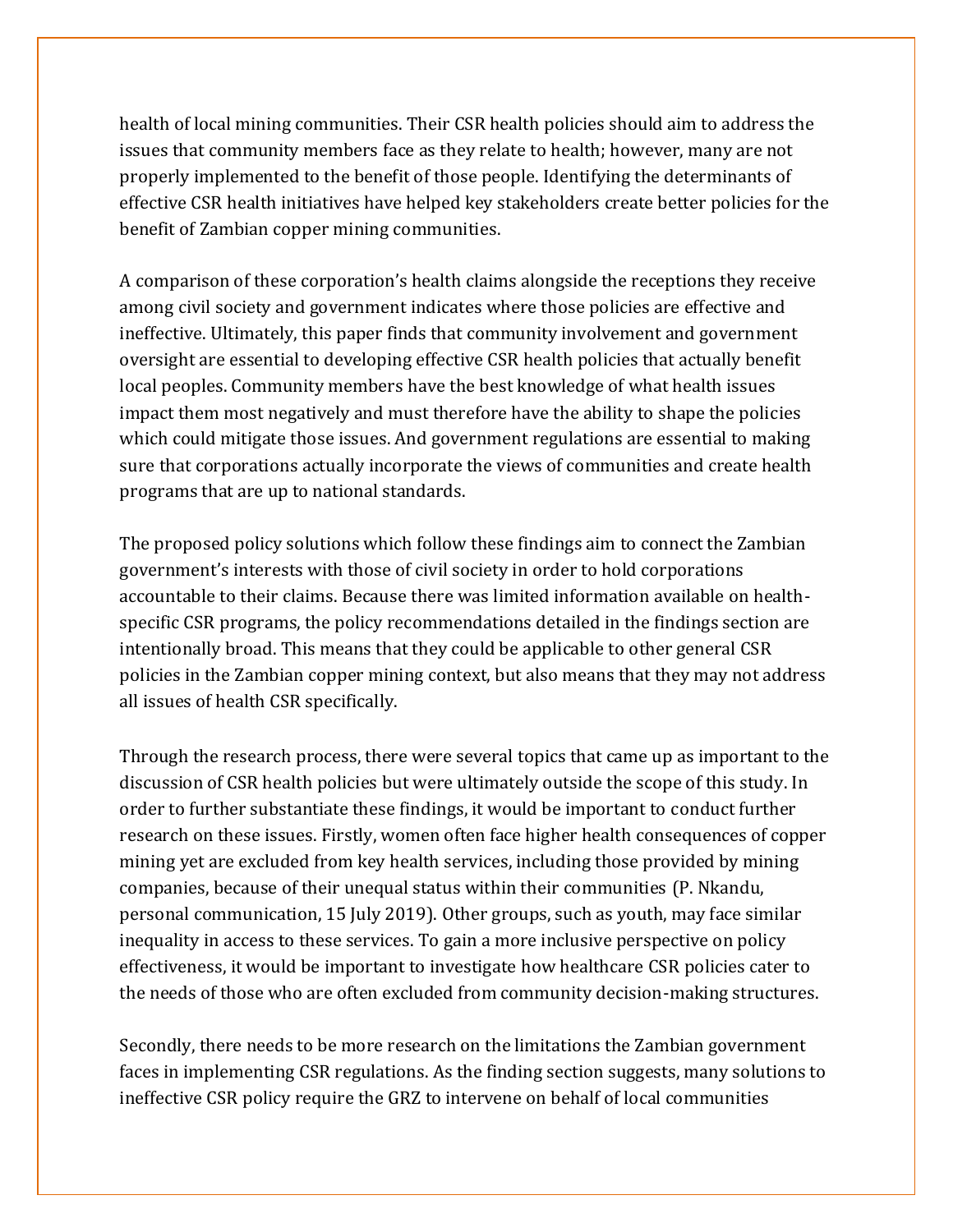regardless of the fact that the government is largely dependent on the mining industry. In order to implement government regulations, there needs to be more research done on how the GRZ can overcome that dependence and effectively advocate for its people.

Overall, there is much more to investigate to ensure the wellbeing of copper mining communities. Healthcare is only one aspect of the vital resources that mining corporations should be providing for their communities. This study contributes a healthspecific research approach in CSR policies within the Zambian mining context. More can be done on the parts of mining corporations, government, and civil society to meet mining communities' health needs. In order to ensure that copper mining communities are well-protected against the prevalent health concerns in the region. Each of these stakeholders must work collaboratively to develop effective health CSR policy for copper mining communities.

#### **Limitations**

There are several limitations to this study. All components including research, interviews, and writing were completed in two months. This short time frame could have resulted in the paper ultimately lacking the perspective of key resources or stakeholders that were unavailable during this period.

Also, there was no opportunity to receive clearance from Cornell University or the Government of the Republic of Zambia (GRZ) to conduct human subject research. This means not having the ability to interview members of the communities most closely affected by companies' CSR policies. This study was also conducted out of Lusaka province despite the fact that it focuses on key mining areas like the Copperbelt and Northwestern provinces. The inability to visit these areas may have limited the ability to get in contact with key stakeholders. Many local civil society organizations and government officials who may have been working directly on these topics did not list their contact information online and were thus unreachable. While some interviewees provided referrals for stakeholders in the Copperbelt and Northwestern provinces, the scope of this study was generally limited to those who were easily accessible from Lusaka. Finally, the specificity of this topic made it difficult to identify stakeholders who were able to provide information that is related directly to the research question. While there is a large body of CSR research as it pertains to copper mining, there is limited focus on the health claims of mining companies. Similarly, there has been a great deal of research on healthcare in rural areas of Zambia, but very little that relates directly to CSR. Finding stakeholders who had direct knowledge of both topics was difficult and ultimately impacted the specificity of the findings.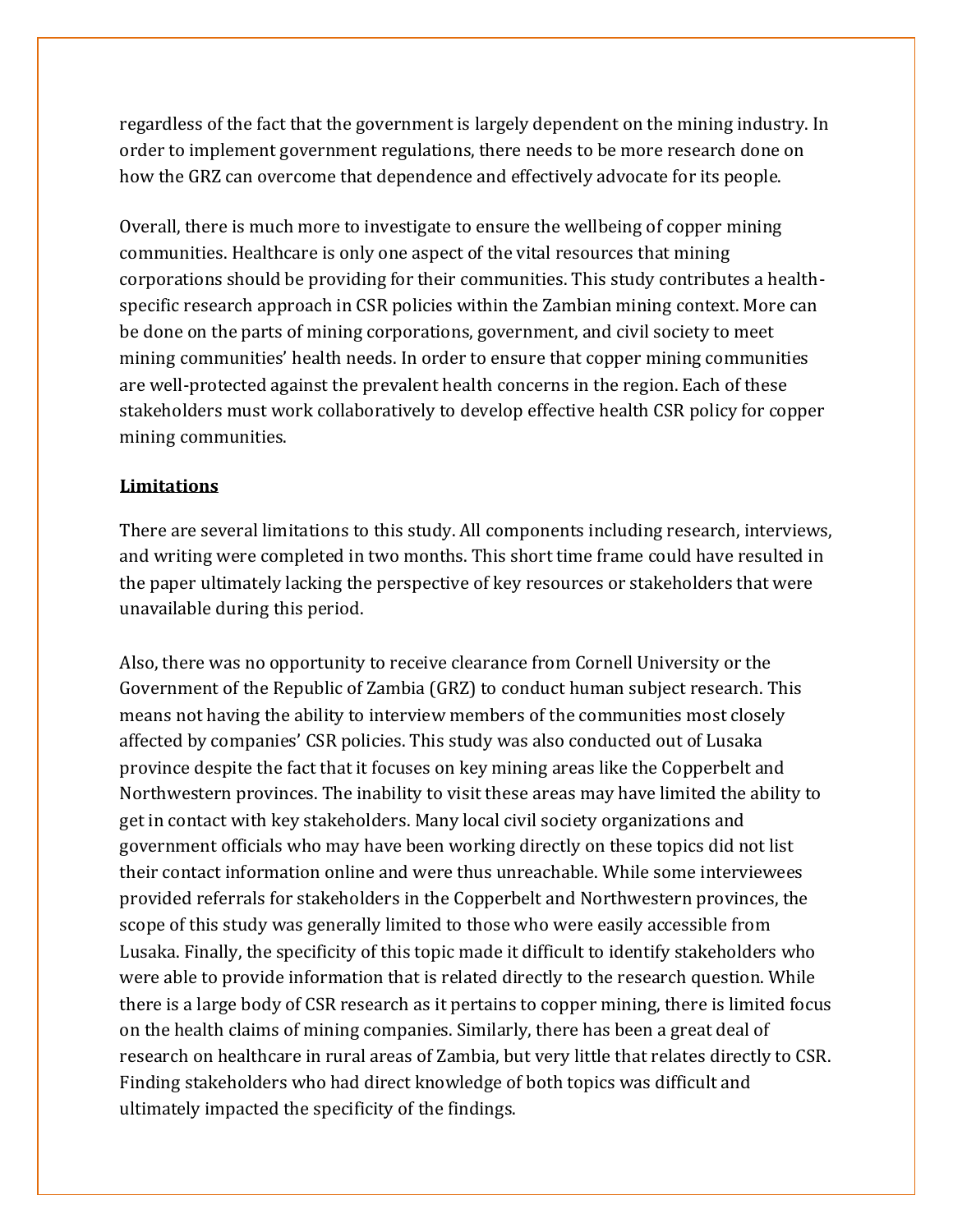#### **References:**

- ActionAid Zambia. (2018). Advancing Women's Rights in Natural Resource Governance for Sustainable Development (p. 34).
- Banda, T. (2016). Knowledge Asymmetry and Agency Costs: Zambia's Copper Mining Regulatory Framework. Cornell University, Ithaca, NY.
- Barrick Gold. (2018). 2018 Human Rights Report (p. 60).
- Barrick Gold Corporation. (2014). Technical Report on the Lumwana Mine, Northwestern Province, Republic of Zambia (p. 144).
- Chama, P. (2019, February 20). The 2018 copper production hits 861,946 tonnes. Retrieved June 19, 2019, from Zambia Chamber of Mines website: [http://mines.org.zm/the-2018-copper](http://mines.org.zm/the-2018-copper-production-hits-861946-tonnes/)[production-hits-861946-tonnes/](http://mines.org.zm/the-2018-copper-production-hits-861946-tonnes/)
- Corporate Social Investments | konkola copper mines plc. (n.d.). Retrieved July 17, 2019, fro[m http://kcm.co.zm/our-commitment-to-zambia/corporate-social](http://kcm.co.zm/our-commitment-to-zambia/corporate-social-investments/)[investments/](http://kcm.co.zm/our-commitment-to-zambia/corporate-social-investments/)
- "Corporate Social Responsibility-- KCM." (n.d.). Retrieved July 17, 2019, from Corporate Social Responsibility website: <https://www.vedantaresources.com/Pages/KCM.aspx>
- Extractive Industries Transparency Initiative. (December 2018). Eighth Report for the Fiscal Year End. 31 December 2015.
- Feeney, P. (2001). The Limitations of Corporate Social Responsibility on Zambia's Copperbelt. OxFam.
- First Quantum Minerals. (2016). FQM Sustainability Report 2016. (p. 104).
- Frederiksen, T. (2019). Political settlements, the mining industry and corporate social responsibility in developing countries. The Extractive Industries and Society, 6(1), 162–170[. https://doi.org/10.1016/j.exis.2018.07.007.](https://doi.org/10.1016/j.exis.2018.07.007)
- Glencore. (2018). Sustainability Report 2018 (p. 128).

*Health Programmes in Mopani, Zambia.* (n.d.). Glencore.

Hobi, A.-S. (2019). Our Minerals, Our Wealth: Civil Society, Governance, and Extractivism in the Mining Town of Solwezi, Zambia. University of Basel.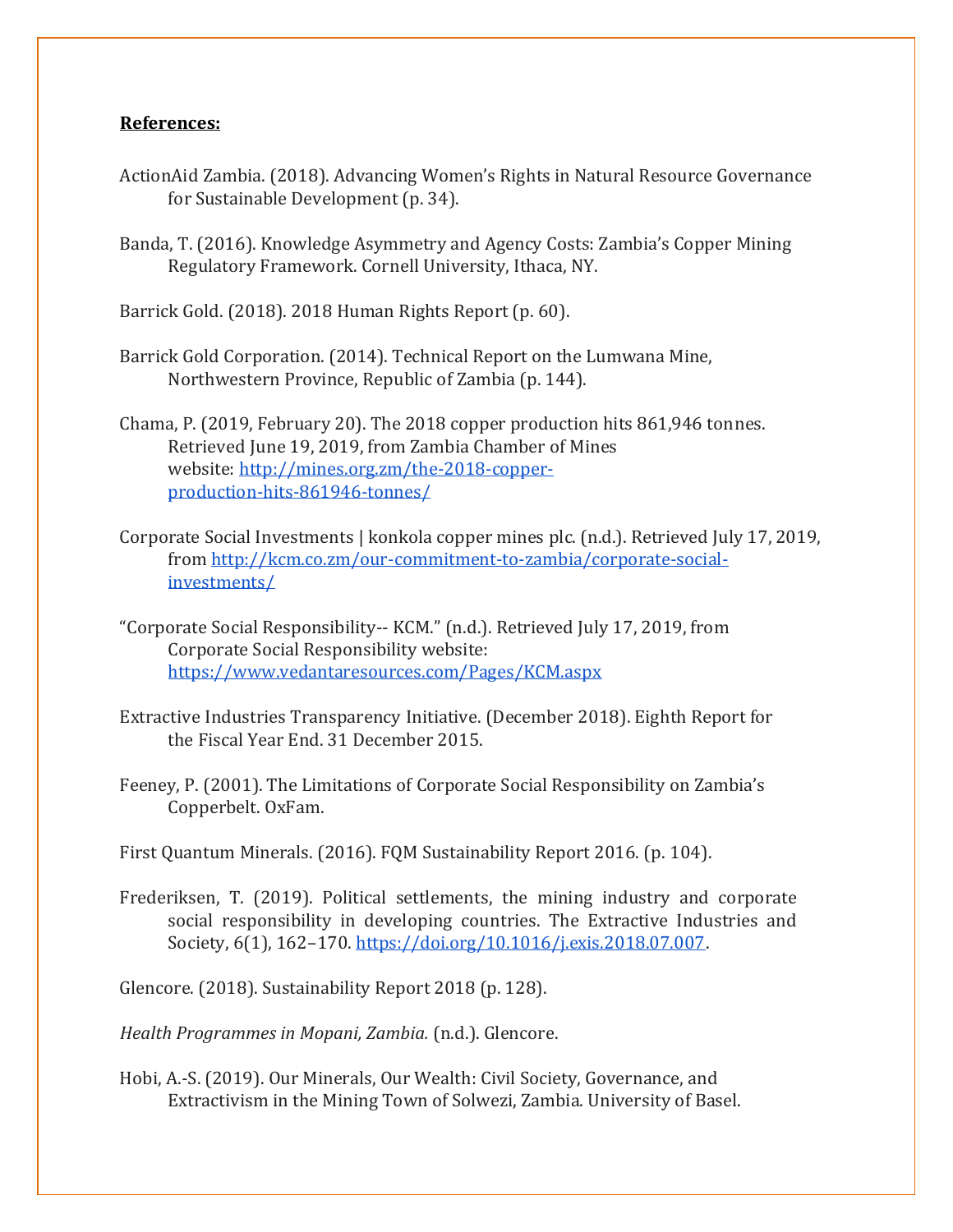- How Can Zambia Benefit More from Mining? (n.d.). Retrieved July 16, 2019, from World Bank website: [https://www.worldbank.org/en/news/feature/2016/07/18/how-can](https://www.worldbank.org/en/news/feature/2016/07/18/how-can-zambia-benefit-more-from-mi)[zambia-benefit-more-from-mi](https://www.worldbank.org/en/news/feature/2016/07/18/how-can-zambia-benefit-more-from-mi) [ning](https://www.worldbank.org/en/news/feature/2016/07/18/how-can-zambia-benefit-more-from-mining)
- Idemudia, U. (2011). Corporate social responsibility and developing countries: Moving the critical CSR research agenda in Africa forward. Progress in Development Studies, 11(1), 1–18.<https://doi.org/10.1177/146499341001100101>

Interview with Chief Engineer, Ministry of Mines [In person]. (2019, July 12).

- Jakobsson, L. S. (2019). COPPER WITH A COST Human rights and environmental risks in the mineral supply chains of ICT: A case study from Zambia (No. 94; p. 70). SwedeWatch.
- Kabemba, C., & Lange, E. (2018). Living in a Parallel Universe: First Quantum Mine versus Communities in Zambia. Resource Insight , (17), 23.

Kangamungazi, E. (2019, July 17). Interview with Edward Kangamungazi [In Person].

Lange, E. (2019, July 10). Interview with Edward Lange [In-person].

- Lindahl, J. (2014). Environmental Impacts of Mining in Zambia: Towards better environmental management and sustainable exploitation of mineral resources (p. 26). Geological Survey of Sweden.
- Lwando, C. (2013). Climate variability and gender: Emerging Experiences from Western Zambia. Environment and Natural Resources Research, 3(4), p133. <https://doi.org/10.5539/enrr.v3n4p133>
- Mayondi, W. (2014). Mining and Corporate Social Responsibility in Zambia: A case study of Barrick Gold Mine. Victoria University of Wellington.
- Mori Junior, R. (2018). Gauging the effectiveness of certification schemes and standards for responsible mining in Africa. In Africa's mineral fortune: The science and politics of mining and sustainable development (pp. 282–292).

Mundia, P. (2019, July 15). Interview with Pauline Mundia [In person].

Musonda, J. (2016). Mine workers experiences with externalized costs of mining in Kankoyo Township, Mufulira-Zambia. Liege University, Belgium; Wits University.